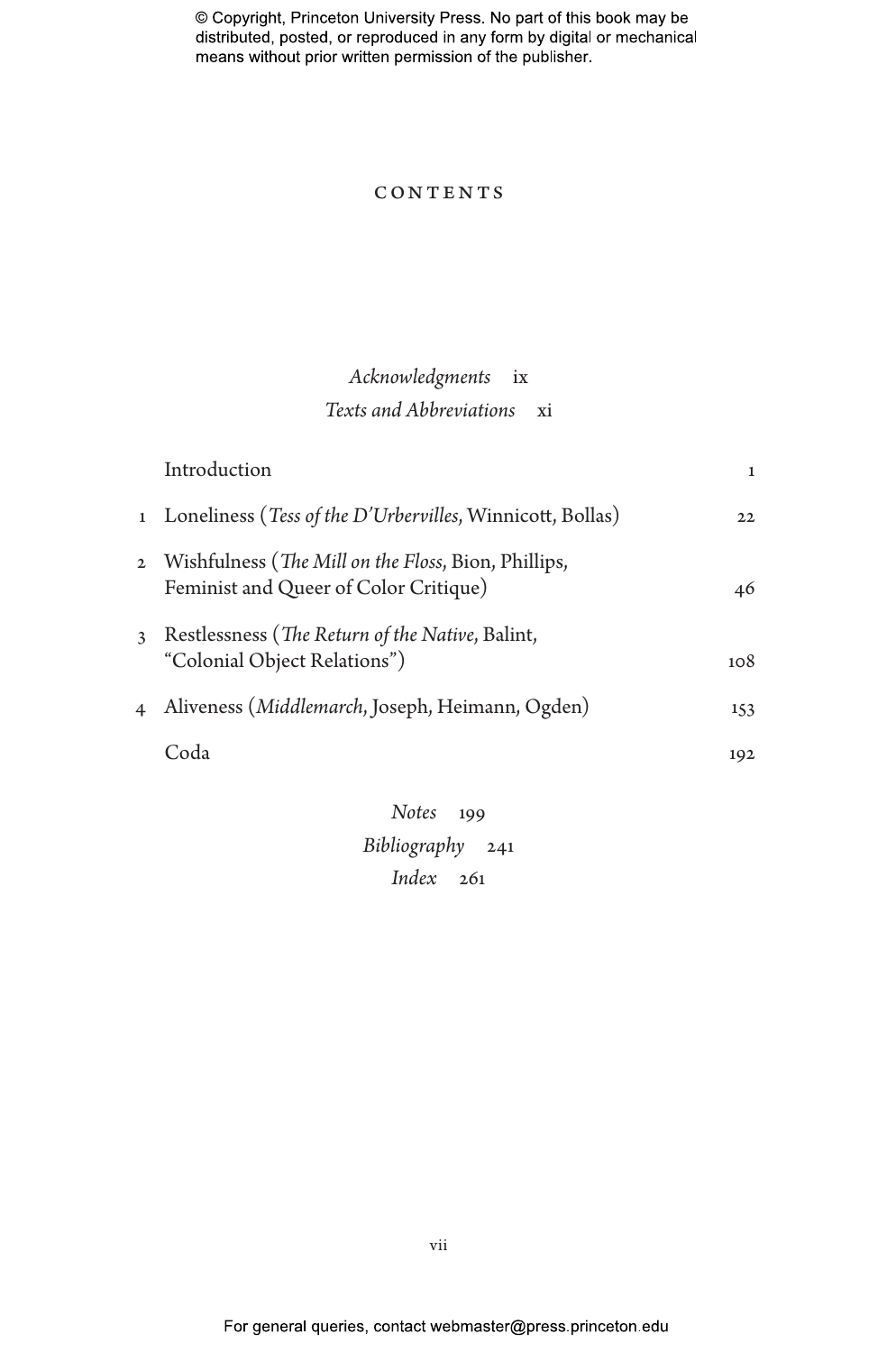# Introduction

THE TWENTIETH-CENTURY psychoanalyst W. R. Bion argues that "the only true thought is one that has never found an individual to 'contain' it."1 It cannot be contained by one person because, for Bion, thought is something that happens between two or more people—and so is feeling. In his strange, provocative, and often mystically inflected psychoanalytic writing, Bion uses the symbol "O" to designate the "truth" of any experience that transpires between two people: uncontainable and unknowable by either one of them alone, it resides somewhere between them, in the space where each person overflows into the other. In George Eliot's novel *The Mill on the Floss*, written one hundred years before, the O of such self-exceeding contact is marked by vibrations: chords struck on the piano, erotic energy that charges the air between Maggie Tulliver and Stephen Guest, the "low voice" that seems to emanate from the pages of Maggie's favorite book. Two things—two piano strings that sounded together make an octave, two voices harmonizing, two people in love, two people in dialogue in the psychoanalytic session, two writers speaking to each other across a century—resonate together in a way that brings out capacities of thought and feeling that neither could hold alone. *Novel Relations* begins from this insight to argue that we never read or write alone.

In Victorian studies, keeping pace with movements in contemporary critical thought, we say that we believe in relationality: in our profound interdependence with other people and their labor, in our inextricable connections to the natural world, in our merger with our technologies, and in our ongoing relations with our ancestors, who shape us and future generations. And yet I think these ideas are much easier to grasp intellectually than to really believe. Most of us continue to act, in our daily living and interacting and in our scholarship and daily institutional and pedagogical practice, from a place of deeply conditioned individualist assumption. We think we are reading and writing alone.<sup>2</sup>

*Novel Relations* tries for a deeper faith in relationality in the small but expansive sphere of novel reading. It shows how some aspects of our reading experience and critical practice might change if we actually believe in the forms of

1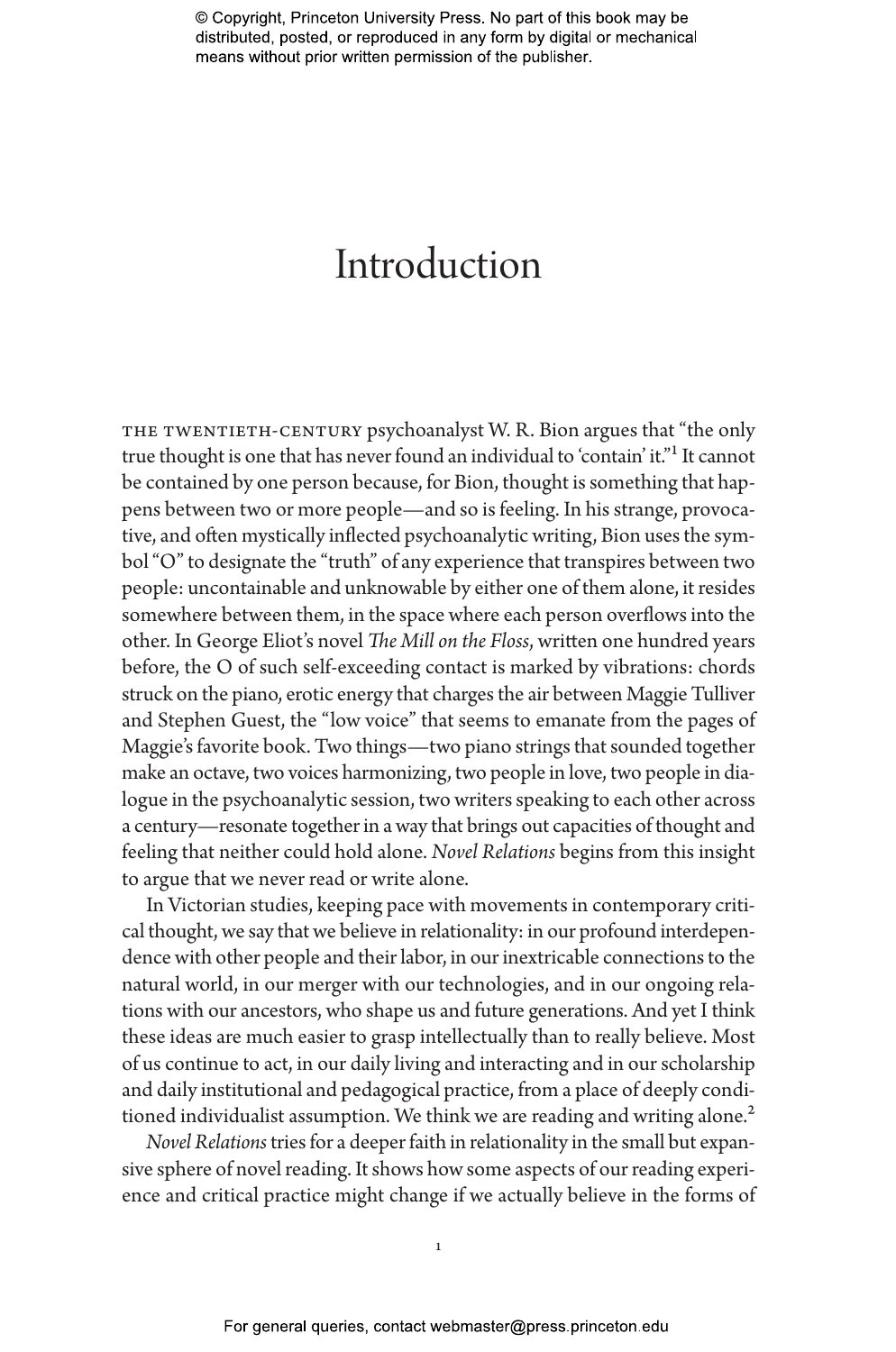#### 2 Introduction

relationality that novels propose and effect. In Victorian novel studies (itself the matrix for some of the most important methodological and theoretical interventions in literary studies in the last few decades), $3$  our work has to some extent resisted relationality—perhaps inevitably, and perhaps without our knowing. We have insisted on firm divides between characters, narrators, readers, and authors rather than theorizing their interrelation.<sup>4</sup> We have for the most part confined Victorian novels, geographically and temporally, to the single historical context of their scenes of production. We have insisted that Victorian novels should be read only with one another or their direct predecessors, and not with twentieth- or twenty-first-century narratives from across the globe.<sup>5</sup> And we have kept their impact to the printed page, not acknowledging how strongly novels—and novelistic form, in the particular argument of this book—shape both psyches and theories of the psyche, from the nineteenth century into the present day.

My book centers on four Victorian novels, two each by George Eliot and Thomas Hardy—two writers who have set the fundamental terms for contemporary critical conceptualizations of late nineteenth-century realism (Eliot and Hardy simultaneously insist on and problematize the notion of a steady reflection between representational and real worlds), domestic fiction (both writers at once emphasize and trouble the novel's reliance on the personal, the local, and romance, marriage, and family), and the psychological novel (both writers' works demonstrate an abiding interest in character and readerly interiority and in making overarching claims about social and psychic life).<sup>6</sup> I am particularly interested in the practices of narration and characterization deployed by Eliot and Hardy, which I think are more fruitfully uneven and unintegrated than retrospective accounts that place these writers in a realist tradition have tended to imagine.7 *Novel Relations* reveals some of the ways in which the profound relationality of novel reading has been foreclosed and how we might open it back up for ourselves. My claim is that we have experienced this relationality even when we have not managed to reflect it in our literary criticism, scholarship, and novel theory. In an effort to draw out the relationality of these novels, I place them in conversation with a key theoretical discourse: British psychoanalysis, whose mid-twentieth-century theorists and practitioners developed "object relations" theory by building from the foundational writings of Sigmund Freud and Melanie Klein.<sup>8</sup>

## Object Relations

The guiding insight of object relations psychoanalysis is that our psyches are built of internalized representations of other people—the objects of our love, need, desire, and affection, of our envy and our gratitude, of our hate, rage,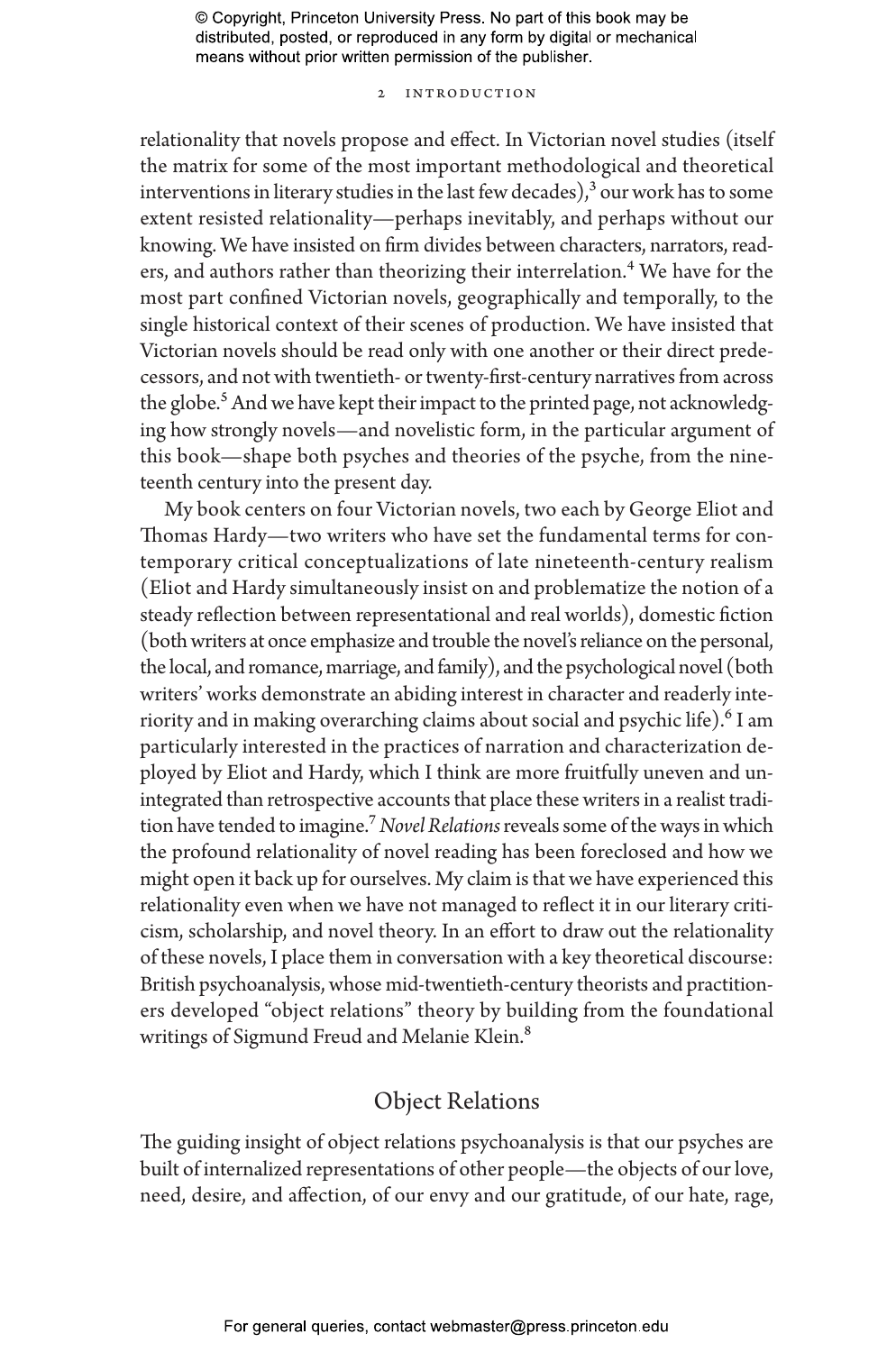#### Introduction 3

resentment, and ambivalence, and, always, the objects of our active fantasy.<sup>9</sup> The world of social relations outside of us is reflected and mediated by a world of object relations within us, an "inner world" in which "every past or present relation either in thought or deed with any loved or hated person still exists and is still being carried on."10 Joan Riviere's formulation is striking in its reach: every single relation to another, past or present, real or imaginary, in thought or deed, with every single person, loved or hated, still exists and is actively being conducted inside of us. It is like when the sustain pedal of a piano has been depressed: inside the body, the dampers are lifted and each string goes on vibrating long after the key is released. Except that in the inner world, those strings never stop vibrating and their sounds never die out.

In the imagination of Riviere and other post-Kleinian theorists, the inner world is densely populated, and is so from the start: beginning from the internalization of representations of our earliest caregivers, object relations do not simply infiltrate the psyche, they shape it. For these thinkers, the subject is a record of its object relations. A key intervention of *Novel Relations* is to add fictional characters to that population count. In *Tess of the D'Urbervilles* (1891), Hardy's title character reflects that she is not "an existence, an experience, a passion, a structure of sensations" to anyone but herself  $(Tg_1)$ . But I think she becomes "an existence" and "an experience" to us too. Any one of us who has read *Tess* has a relation to her (and to Hardy's narrator) that is "still being carried on" in our psyches long after we have set aside the book.

Psychoanalysis has long been central to literary studies. And yet literary and cultural criticism has not kept pace with psychoanalysis itself, which displays a striking intellectual vitality in our present moment. While much existing psychoanalytic criticism relies exclusively on Freudian theory and its extensions in French thought (in the work of Jacques Lacan in particular, along with Julia Kristeva, Jean Laplanche, and André Green to a lesser extent), *Novel Relations* opens up an immensely generative archive for literary analysis by turning instead to post-Freudian British psychoanalysis. Specifically, I look to the generation of thinkers that came immediately after Melanie Klein and who developed, in several fascinating and sometimes conflicting directions, her abiding interest in object relations. Klein in turn reworked this strand of thought from Freud, drawing in particular from his work on mourning and melancholia and super-ego formations. The primary twentieth-century figures I engage are Donald W. Winnicott, Wilfred Bion, Michael Balint, Paula Heimann, Betty Joseph, and Masud Khan. And I look, too, to contemporary psychoanalysts and writers—especially Christopher Bollas, Thomas Ogden, Adam Phillips, Michael Eigen, Lucy LaFarge, and Edna O'Shaughnessy—who are bringing British object relations thought into the present day in eclectic and often surprisingly literary ways. Mid-century British theorists are beginning to gain visibility in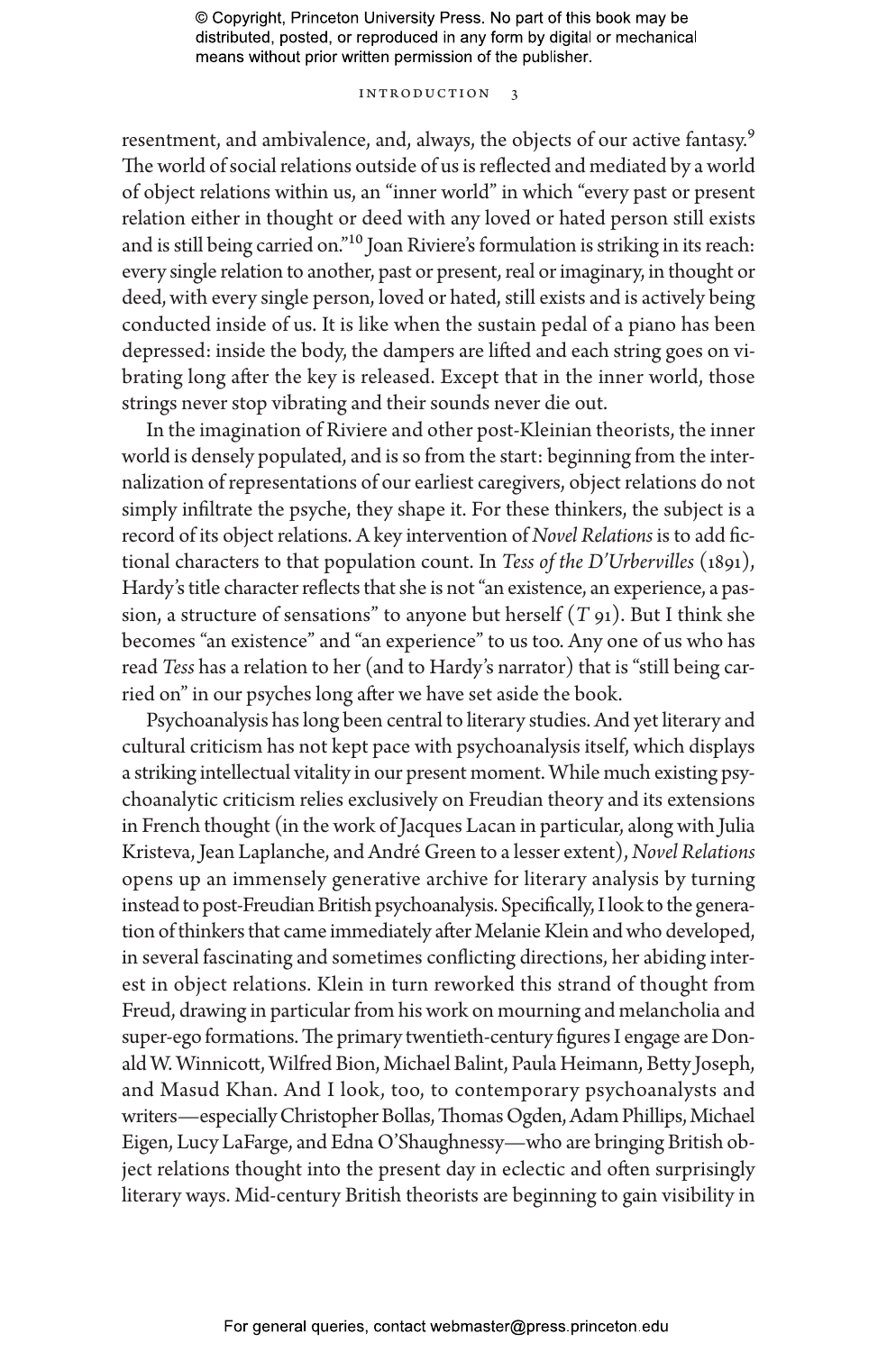#### 4 Introduction

both popular culture and academic scholarship.<sup>11</sup> In literary studies, Mary Jacobus and Eve Kosofsky Sedgwick, two scholars I greatly admire and engage with throughout this book, have written especially compelling work on British object relations thinkers, contributing to their popularity and the accessibility of their ideas.<sup>12</sup> And yet there has been no extended study of the connections between Victorian fiction and object relations thought.13 *Novel Relations* sounds how deeply these connecting currents run. Object relations psychoanalysis allows us to read Victorian novels in new ways. And, just as crucially, it allows us to re-theorize how we read, in terms of both ordinary experience and literary critical practice. The intuition that founds this book includes a turn in the other direction as well: Victorian novels shape psyches and psychoanalytic theories in more interesting and thoroughgoing ways than we have previously understood.

The distinctive insights of British psychoanalysis, as they are taken up in this book, include the following:

A picture of subjectivity as always and essentially relational The insight that it takes at least two people to think and to feel

Belief in, and reliance on, the seemingly supernatural fact of unconscious communication

Watching how group dynamics take on a (psychotic) life of their own Trust in the natural unfurling of maturational processes and the

environments that make those unfurlings possible

Respect for dependence and merger

An emphasis on first objects

Careful attention to the ongoing cycles of introjection and projection that make us who we are, and a focused elaboration of projective identification in particular

Noticing how readily and unconsciously we enter into one another's psychic dramas and fantasies, which never stay contained in the inner world alone

The understanding that interpersonal relations are enacted as much by atmosphere as by language

Listening for tone of voice, and tone of feeling, in the consulting room Re-theorizing transference and countertransference dynamics

- An emphasis on affect over instinct, health over symptom, quiet moments of going-on-being over spectacular demonstrations of drive, and the primacy of objects in shaping our needs and desires (rather than merely satisfying them)
- A profound interest in describing the ineffable, the subtle, and the ordinary.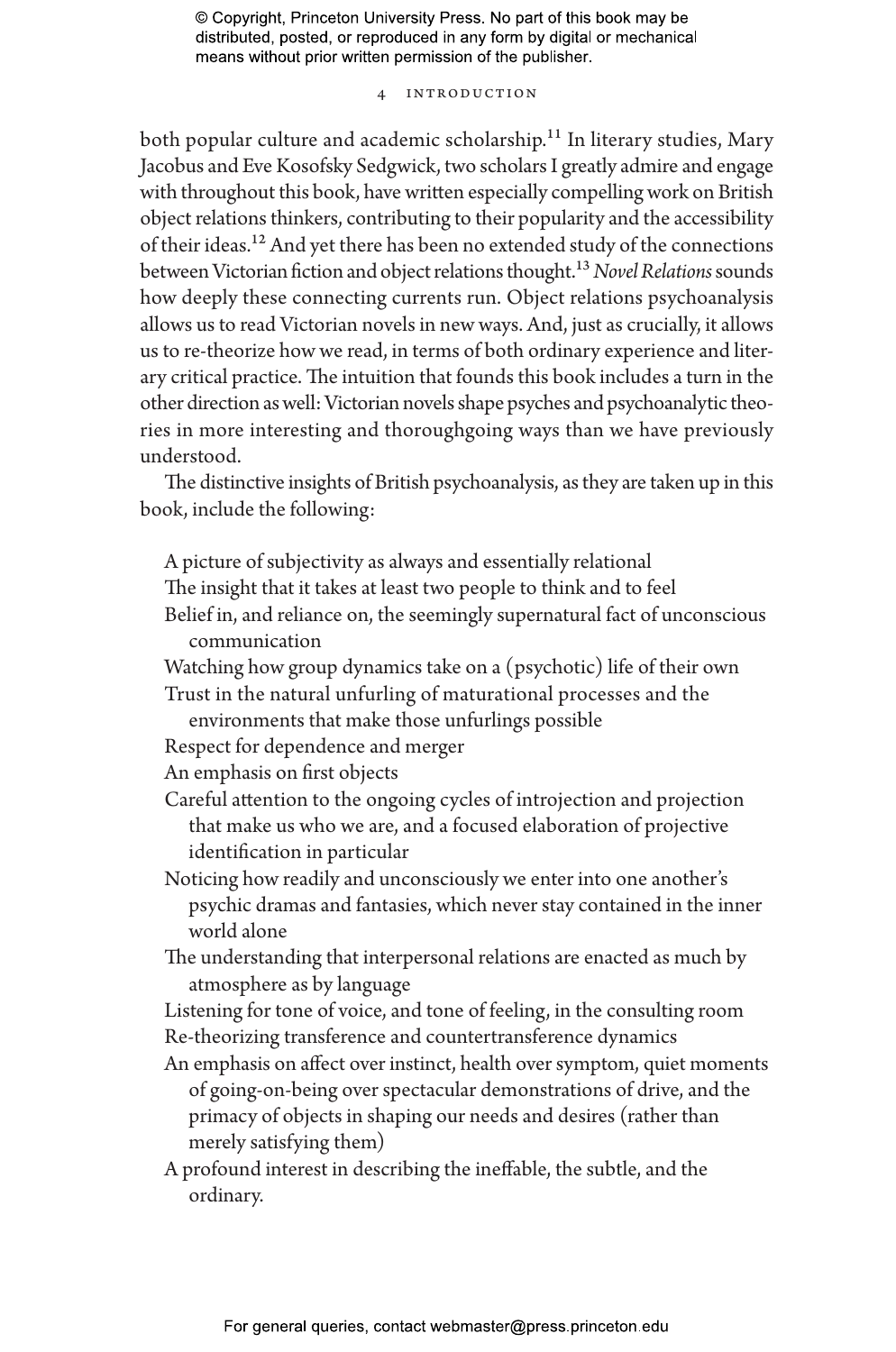Introduction 5

## Relational Reading

A central claim of this book is that engaging with psychoanalytic theory beyond the usual suspects—Freud, Lacan, and Klein—engaged by literary and cultural criticism yields not only different readings of long-familiar novels, but also different *ways* of reading. Using the revisionary insights of British object relations thought means taking them seriously at the level of methodology as well as concept. Accordingly, *Novel Relations* is organized around "relational readings" that place Victorian novels and key works in object relations psychoanalysis side by side.14 My goal is not to "apply" psychoanalytic ideas to novels nor to make a one-way historical argument that proves that the novels had a direct impact on later psychoanalytic theory. Instead, I want to allow the novels and the psychoanalytic texts to mutually illuminate one another. Relational reading allows me to attend to both the theory in Victorian fiction (psychological, relational, sociopolitical, and affective) and the literary in psychoanalytic theory without reducing one to the other. The analysts that I focus on are skilled and compelling writers in their own right. And perhaps unsurprisingly, several of the present-day practitioners I cite and think with in the book double as writers literary essayists or prolific authors of psychoanalytic articles—and are frequently invested in literary analysis. (For example, Adam Phillips is a popular essayist, Christopher Bollas received his PhD in English and wrote a dissertation on Melville, and Thomas Ogden has written a series of papers that perform explicitly literary readings of foundational psychoanalytic texts.)<sup>15</sup> There is in fact a rich overlap between contemporary psychoanalytic writing and literary studies that merits further attention.

Relational reading requires deep immersion in both psychoanalytic and literary texts. And it requires a certain kind of belief or faith in relationality: that reading two texts together really does render something unprecedented and meaningful. To explain this, let me return to Bion's concept of O, the powerful but ineffable reality of the in-the-moment meeting of two (or more) people. W. R. Bion (1897–1979), a central thinker in the British school, was born in colonial India to English parents and educated in England. He was a tank officer in World War I and military psychologist in World War II. He was also, briefly, the therapist of Samuel Beckett.<sup>16</sup> Initially closely aligned with Klein, Bion later made major and far-reaching revisions to her theory. He is perhaps most famous for his work with groups and with psychotic patients. There, Bion argues that in any situation that includes two or more people, a "matrix of thought" evolves that is shared between the group members, but irreducible to any single subjectivity. *Novel Relations* argues that this picture of shared thought, affect, and psychic experience usefully illuminates the act of novel reading, with its own multiplicity of literary figures and subjectivities: reader, character, author, and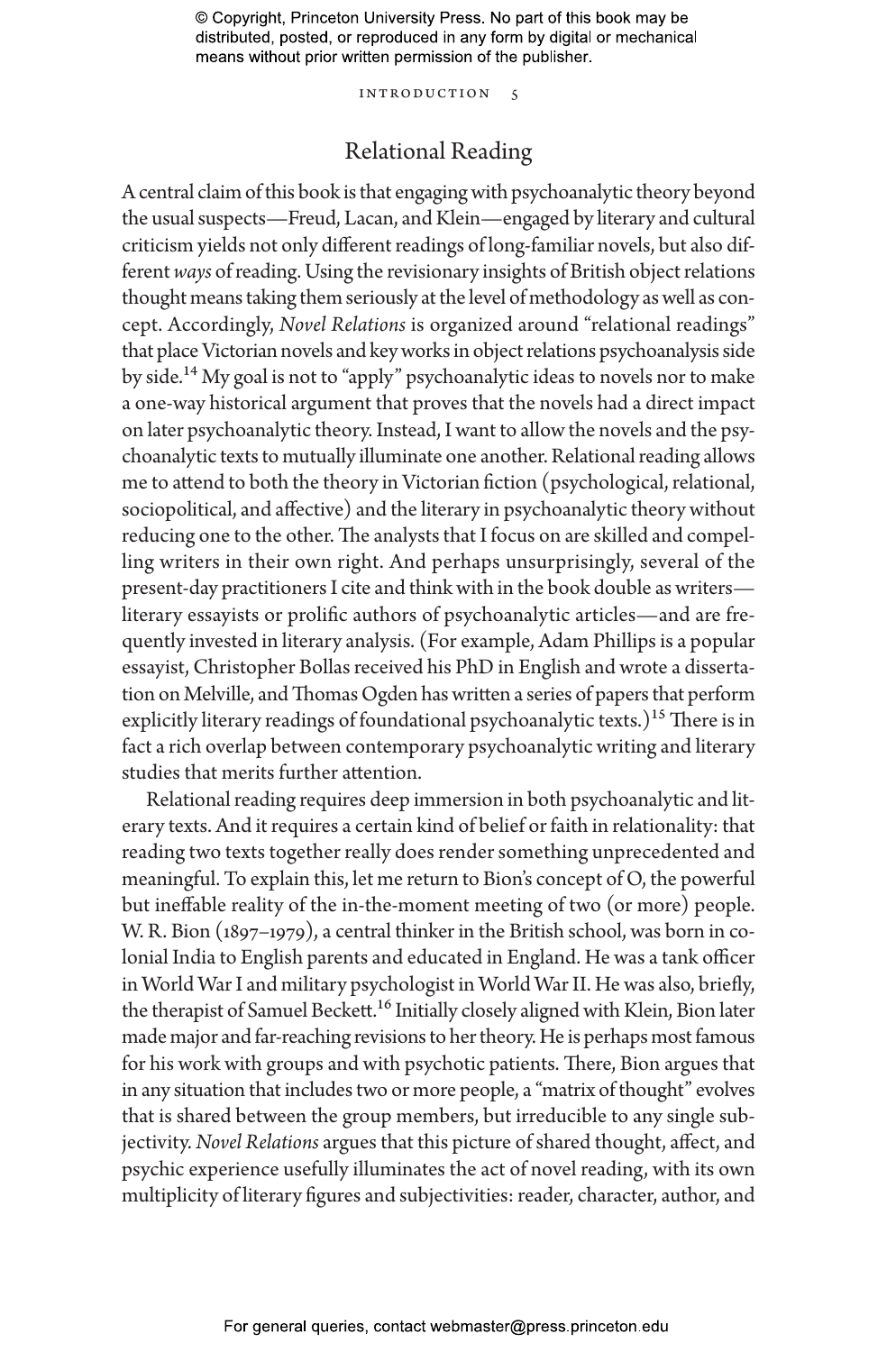#### 6 Introduction

narrator, and the space that "vibrates," as Eliot pictures it in *The Mill on the Floss*, around and between them.

The method of *Novel Relations* is to seek out something like the "O" of contact between Victorian novels and psychoanalytic texts. I argue that reading them together enlivens both, showing us what sings out for us in both the novel and the theory that we could not hear without bringing them into communication. My intention is to offer sustained literary readings, close and inquisitive, of both the fictional and theoretical texts I treat, and to experiment with methods for bringing the texts together. I hope my readings are both careful enough to stay faithful to the unique texture and specificity of each (rather than forcing the fictional and psychoanalytic texts to say or mean the same thing), and sensitive enough to capture the vibratory energy that, as Bion and Eliot insist, really does emanate from the striking together of two texts, like the prongs of a tuning fork set ringing.

Bion shares with the larger group of British psychoanalysts an abiding interest in reconceptualizing what takes place between two people in the psychoanalytic session and how it feels. Thinkers like Winnicott, Bion, Heimann, and Joseph form new ideas about the tasks of psychoanalysis and the mechanisms of psychic change. In particular, they update and refine standard conceptions of transference and countertransference dynamics, offering instead extended theories of projective identification, holding, containing, and moment-tomoment interpretation (all of which I explain in greater detail in this book's pages). *Novel Relations* shows how these feelings and phenomena of shared experience are reproduced at the site of reading—and, indeed, may have originated there.

The relational readings in this book take time to unfold. My chapters are fairly long, especially chapter 2, which describes psychic and novelistic overflow along with a river's flooding. And the order of the chapters is somewhat unconventional, in that the book does not move through the novels chronologically. Instead, I have arranged the chapters so that the book offers a systematic introduction (or, for readers already familiar with it, a deeper immersion) into British object relations thought, and into what I perceive to be its possibilities as and for literary theory, particularly studies of the novel. Each chapter introduces a new psychoanalytic thinker or concern, providing enough explication to make their ideas accessible to nonspecialists and enough quotation to make their particular writing styles come alive as well. Each chapter also treats a single novel with a similar degree of attention and granularity. Doing these things takes time and space but is essential to the project of this book. I am trying to evoke not only the content but also the *feel* of each side of the textual pairing: the author's style, the text's preoccupations, its form and textures. The chapters interweave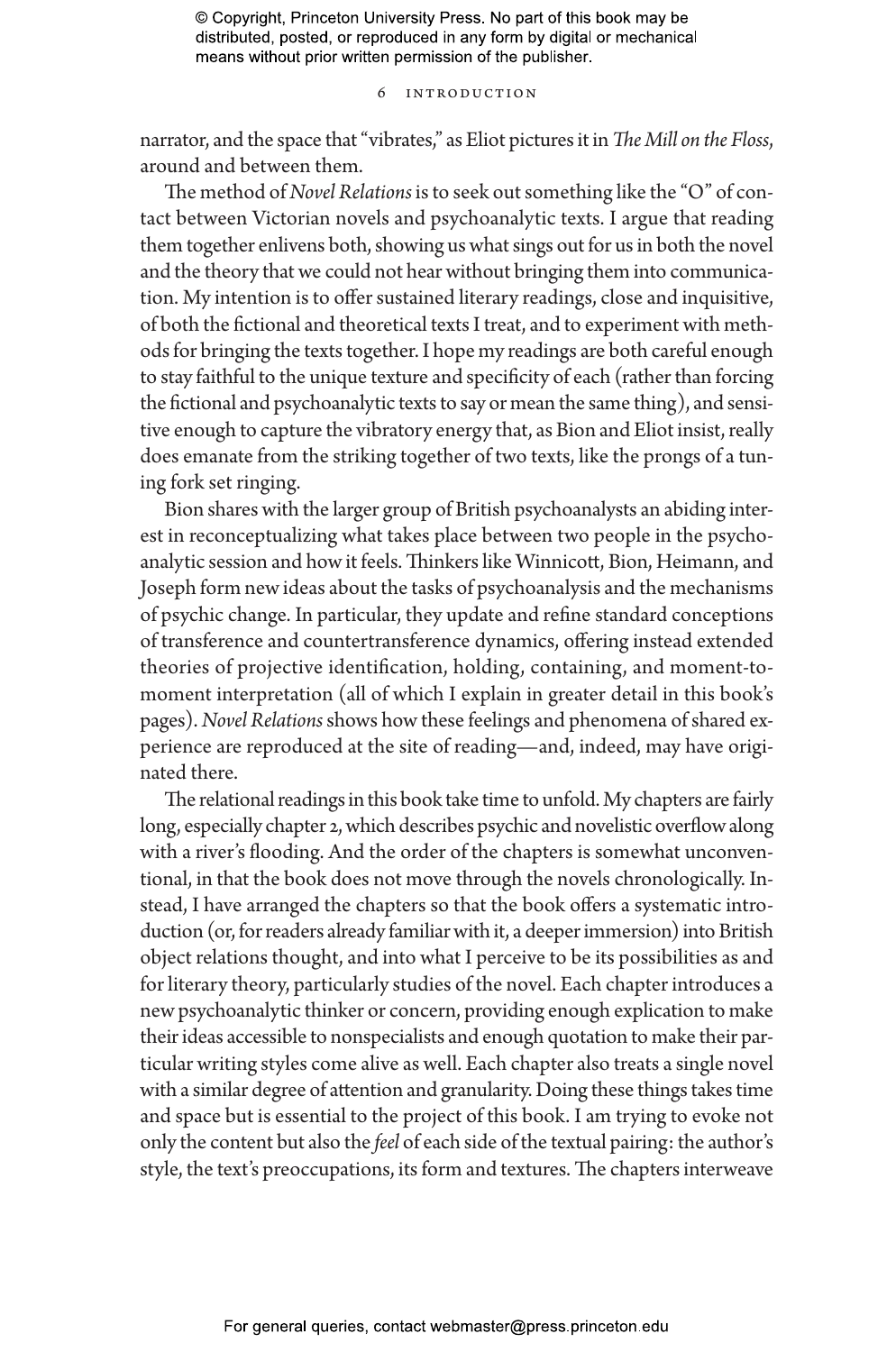#### Introduction 7

psychoanalytic material and the novel in question, letting the texts read each other, as it were. I am as interested in the process of staging these relations as I am in the result. I want the chapters to read somewhat essayistically, and to say and do things that exceed what any introduction could preview or chapter summary could recapitulate. I want to create what Bion calls "the O of the experience of reading" these chapters (*A&I* 28).

I have devised the pairings and constellations of novels and psychoanalytic theory by following intuitions about special fit: about the shared concerns thematic and formal, intersubjective and literary—of the texts I bring together. *Tess* and Winnicott (chapter 1) are both concerned with how we learn to feel alone—that is to say, alone and sustained, rather than alone and persecuted, lost, adrift, untethered. *The Mill on the Floss* and Bion (chapter 2) both care about sympathy and render it as at once paramystical and real: as a kind of unconscious communication. *The Return of the Native* and Balint (chapter 3) both investigate how spaces are never simply themselves but instead are repeatedly figured through metaphor and allusion and atmospherically charged—with feeling, with racial politics, and with overlapping imperial geographies. *Middlemarch* and Joseph and Heimann (chapter 4) are concerned with how we fend off feelings of weariness in order to make the world, our closest relationships, and our long novels feel ardent, energized, and alive.

## Mosses, Lichens, Touchstones

Before saying more about the book's hoped-for contributions to Victorian, psychoanalytic, and novel studies, I want to offer a short example of the kind of relational reading that drives *Novel Relations*, highlighting from the start some of the book's interests and methodologies. D. W. Winnicott once famously and provocatively argued that there is no such thing as a baby: "If you show me a baby you certainly show me also someone caring for a baby."17 First objects are preeminently important for British School psychoanalysts, who focused on the role of mothers and other primary caregivers in unprecedented ways. They highlighted what they saw as underrecognized realities of human existence, especially the fundamental facts of early dependence and merger. Winnicott (1896– 1971) was a pediatrician, a child psychoanalyst, a hospital worker, and a group-home consultant. These experiences put him into contact with thousands of babies, mothers, and families. In his paradigm-shifting reconceptualization of infancy, he argues that babies are merged with their mothers not only in the womb, but for many months after birth. Physical and psychological independence is not an existential baseline, but is instead slowly gained over time, making separation not a primary fact but rather a maturational achievement.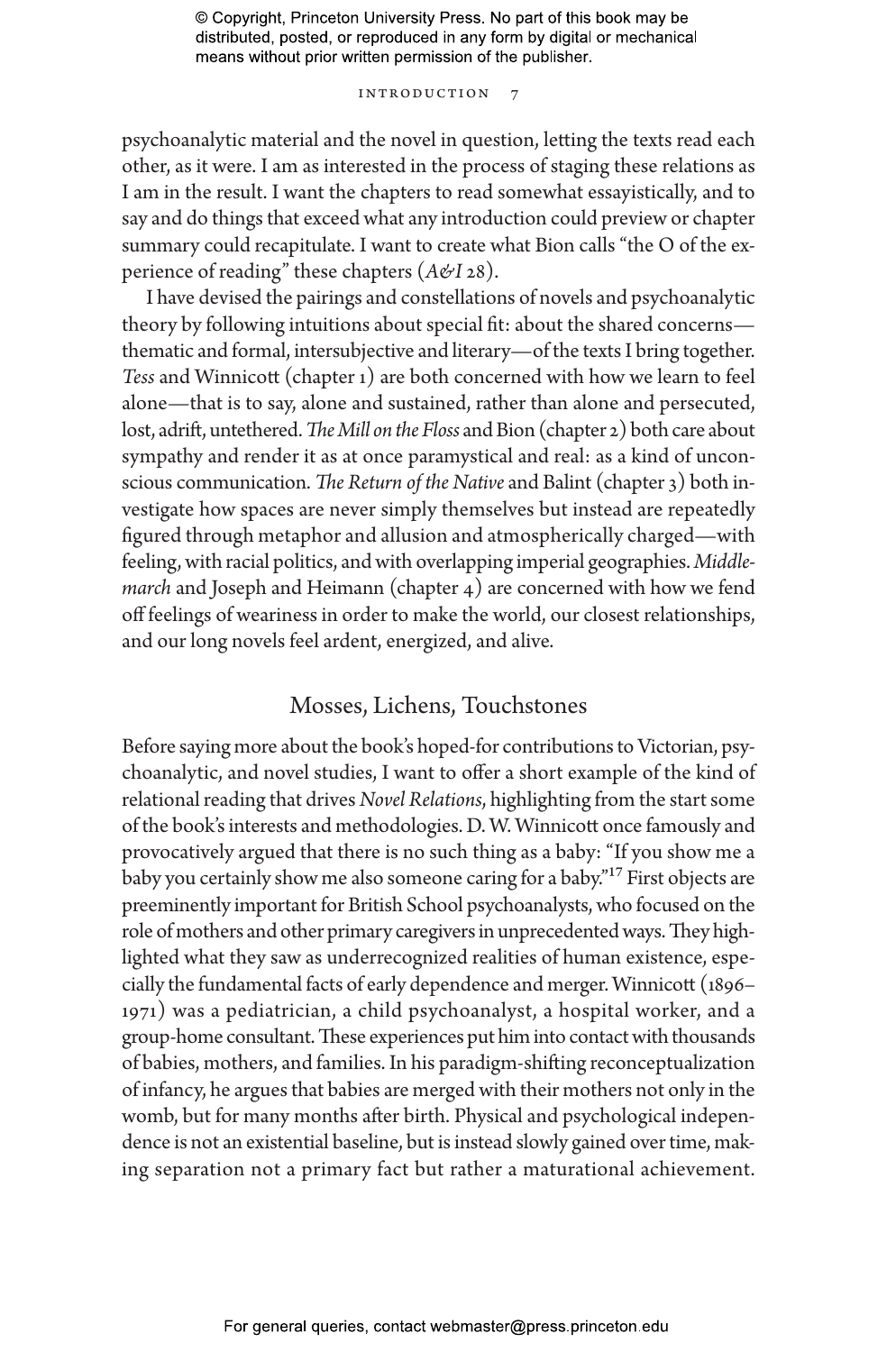#### 8 Introduction

Repurposing Winnicott's phrase, I want to say: There is no such thing as a book. If you show me a book you certainly show me also someone reading that book—and, specifically, someone actively dreaming up and creating the book alongside the writer.<sup>18</sup>

In what is probably his best-known essay, "Transitional Objects and Transitional Phenomena," originally presented in 1951 and expanded over the next decades, Winnicott makes an argument for the value of "creative living"—for experience infused with a sense of vitality, of reality rather than futility, because it inhabits a "transitional" area between the subjective life of fantasy and the objective life of external reality. In retrospect it seems surprising that it hadn't been addressed, but Winnicott was the first theorist to recognize and make something of the fact that many children have a special object they interact with in their infancy and early childhood: a blanket, a doll, a stuffed animal that they carry around with them and to which they grow extremely attached. Winnicott notices that these so-called transitional objects are animated with a special kind of life for the child, emanating from the glint of a marble eye or the warmth of cotton batting. This real physical object is dreamed into new vitality and animated existence by the child's capacity for fantasy. It provides comfort not only because it is soft and soothing, but because it gives the child a break from the growing need to separate out fantasy and reality, subjective and objective perception, "me" from "not-me." The transitional object sits somewhere just between these categories, and even adults agree not to throw this into question for the child: Winnicott writes that it is a "matter of agreement" between the parent and the child that the parent will never ask, "did you find this object in the external world, or did you dream it up yourself?"19 Transitional objects are significant for Winnicott because they provide something that we will need throughout our lives: a space and mode to recur to when the "strain" of being firmly bordered is eased, a "resting-place for the individual engaged in the perpetual human task of keeping inner and outer reality separate yet interrelated."20 Winnicott argues that transitional experience is the basis for all later cultural experience: from thumb-sucking and soft toys and singing oneself to sleep, the "resting-place" of transitional experience grows with the child, "spreading out" out and becoming "diffused" over "the whole cultural field," including "the intense experiencing that belongs to the arts and religion and to imaginative living, and to creative scientific work."21

Hardy too believes in the resting-place provided by aesthetic experience. In his essay "The Profitable Reading of Fiction" (1888), which predates Winnicott's paper by about sixty years, Hardy describes novel reading as itself a kind of transitional experience. Reading, Hardy writes, provides "relaxation and relief when the mind is overstrained or sick of itself." And yet, Hardy writes, reading requires creative labor too. Hardy's reader "wants to dream," and, indeed: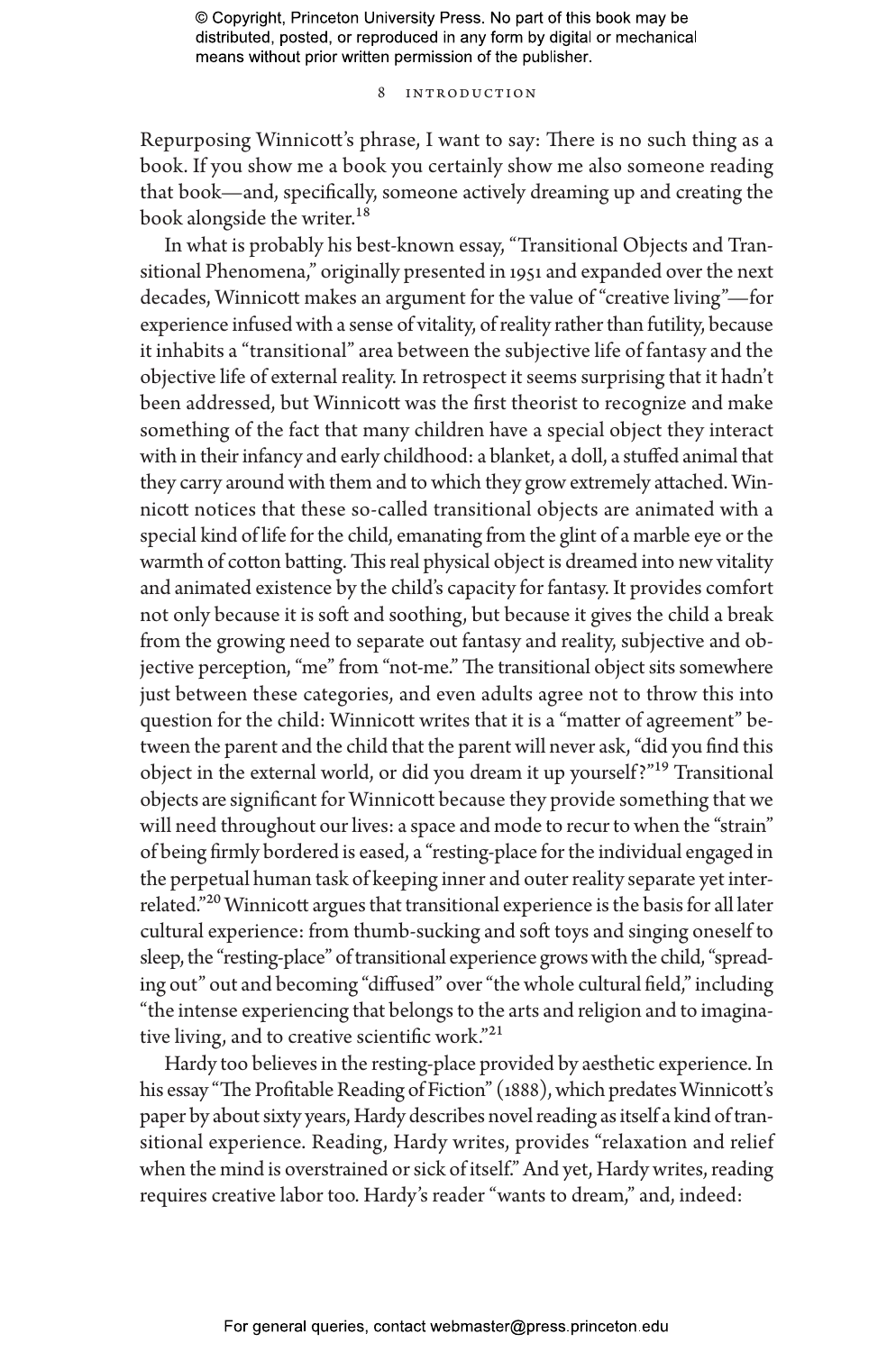#### INTRODUCTION 9

The aim [of novel reading] should be the exercise of a generous imaginativeness, which shall find in a tale not only what was put there by the author, put he it never so awkwardly, but which shall find there what was never inserted by him, never foreseen, never contemplated. Sometimes these additions which are woven around a work of fiction by the intensitive power of the reader's own imagination are the finest parts of the scenery.<sup>22</sup>

Hardy's reader is a maker: someone who shapes the text alongside the writer, someone who picks up the novel and adds to it, someone whose contributions just might form the most compelling part of the story.

In *The Return of the Native*, Charley, a young man long infatuated with the beautiful Eustacia Vye (and long resigned to the fact that she will never love him in return), looks after her devotedly when she returns to her uncle's house in despair following the breakup of her marriage to Clym Yeobright. Charley feeds her, soothes her, and locks away her uncle's pistols when he finds Eustacia gazing at them too long. And even more than this, Charley's gentle mode of caretaking comprehends her need for transitional experience. Assuming a "guardian's responsibility for her welfare,"

he busily endeavored to provide her with pleasant distractions, bringing home curious objects which he found in the heath, such as white trumpetshaped mosses, red-headed lichens, stone arrow-heads used by the old tribes of Egdon, and faceted crystals from the hollows of flints. These he deposited on the premises in such positions that she should see them as if by accident. (*RN* 330)

Charley, letting Eustacia stumble across these heath objects "as if by accident," does not ask, "Did I find that or did you?" "Did you find that, or did you create it?" And in this way, Charley's method of care could easily describe Hardy's own artistic practice: objects drawn from the natural world are left for readers to rediscover. Mosses and lichens, rocks and stones, the enticing objects in this list—half natural and half crafted, like the arrow-heads that lie just on the border of the organic and the man-made—are noticed and handled by Charley, noticed and handled by Eustacia, and in turn noticed and reimagined into their material shapes by the reader who comes across them deposited in the passage of a novel. For Eustacia, the curious objects found on the heath, the "white trumpet-shaped mosses" and "red-headed lichens" that are the rudiments of plant life as well as the rudiments of color and shape, are a place to rest her eyes and her mind, affording "relaxation and relief" to a mind "overstrained and sick of itself." And for the reader too, the objects are resting-places, in both Hardy's and Winnicott's senses of the term. Coming across them in the novel, we do not have to decide whether they belong to inner or outer reality, whether we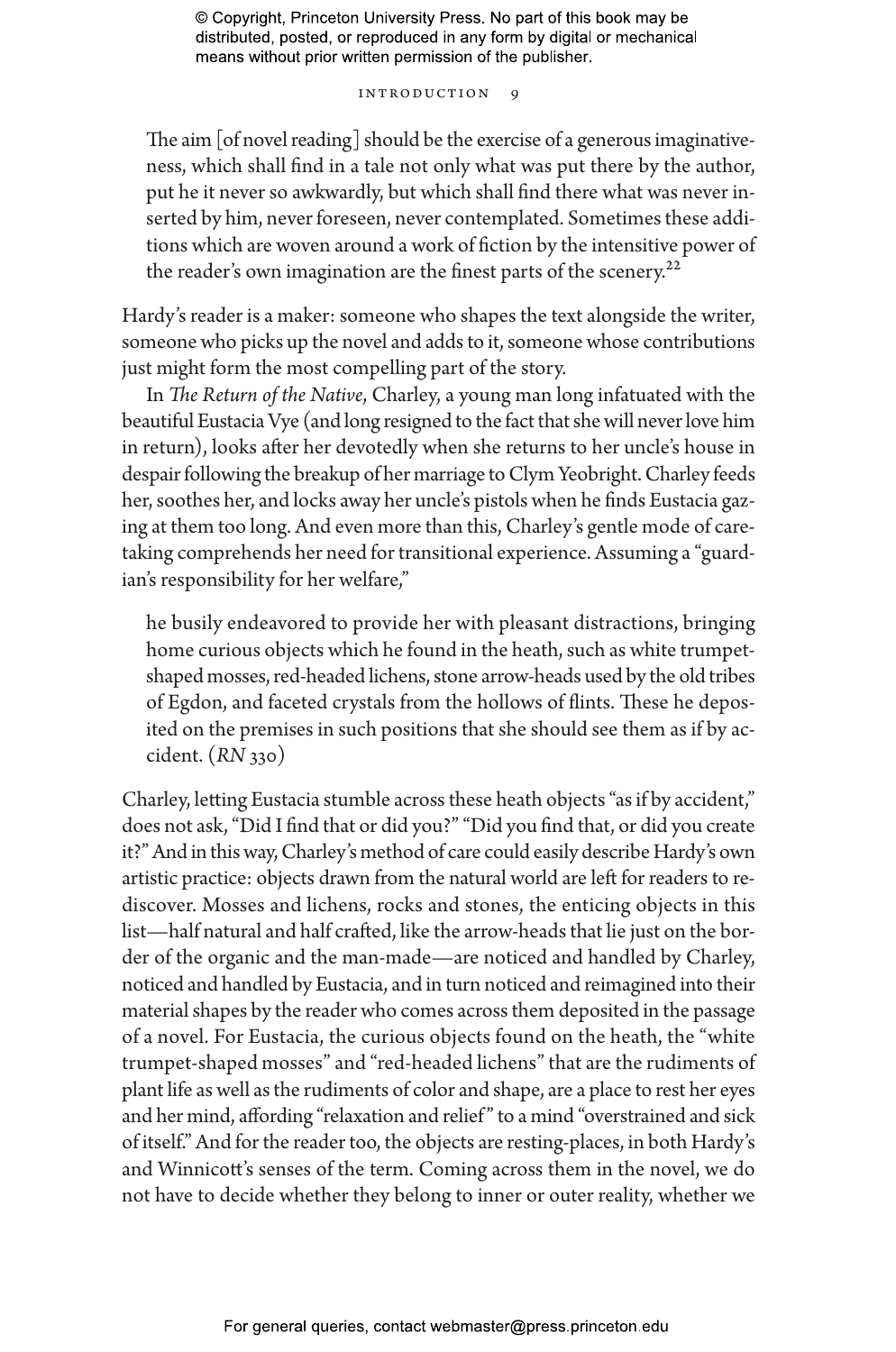10 Introduction

found them or created them. The objects are indeed half perceived and half created, conjured up by our own "generous imaginativeness" wrapped around the words the author has left lying around.

Let these objects stand as touchstones: not only for reading as co-making, but also for the kinds of readings I am interested in pursuing in *Novel Relations*. I am less interested in the developmental claims of psychoanalytic thought than in their formal implications—that is to say, in the way British psychoanalysis imagines the structure of interpersonal relations, and in how this theory can in turn be used to reimagine the structure of literary relations. I am not interested in concrete applications or diagnostic readings, nor in tracing a character's development, in seeking out and assessing parent-infant relationships in novels, in saying who has a good-enough mother and who does not. I am wary, in other words, of psychoanalytic approaches that reduce, as Shoshana Felman has famously and importantly pointed out, the textuality of the text.<sup>23</sup> Symptomfinding and diagnosis-making approaches reduce two dimensions of textuality in which this book is particularly interested: the richness of fictionality (which, as I hope to show, spreads over the psychic as well as the literary realm) and the richness of our own reading experience—which this book attempts to render in all of its metaleptic discontinuity (chapter 1); its force of direct address, farreaching resonance, and unwieldy futurity (chapter 2); its atmospheric power and microclimatological variability (chapter 3); and its narrative multivocality (chapter 4). *Novel Relations* wonders, and attempts to answer, in both the content and style of its writing: how do we keep this richness alive in our criticism and academic writing? Rather than attending to development as such, then, my readings focus on matters like the ones identified in the relational reading of *Return*'s lichens, mosses, and faceted crystals: on aesthetic experience, on the phenomenology of reading, on the capacities of the novel as a genre and their social and political implications, and, as I will go on to discuss, on the psychodynamics of our literary critical investments.<sup>24</sup>

The word "capacity" as the object relations thinkers deploy it (as in, for instance, Winnicott's essay on "The Capacity to Be Alone") has a double sense, pertaining both to ability, asking what a person is capable of, and to measure, asking what a person can contain, like a vase filled with water. Object relations theorists describe the unique capacities of psyches, highlighting what they can do and hold in health rather than focusing exclusively on their deficits and deficiencies in states of mental illness. Particular areas of interest for these analysts include the capacity for growth, the capacity to feel alive and real, the capacity to be creative, the capacity to hold others in mind in a way that sustains them and us, the capacity to experience unintegration, and the capacity to unconsciously dream more than can be directly interpreted and to feel beyond what can be conceptualized in language or in thought. And yet object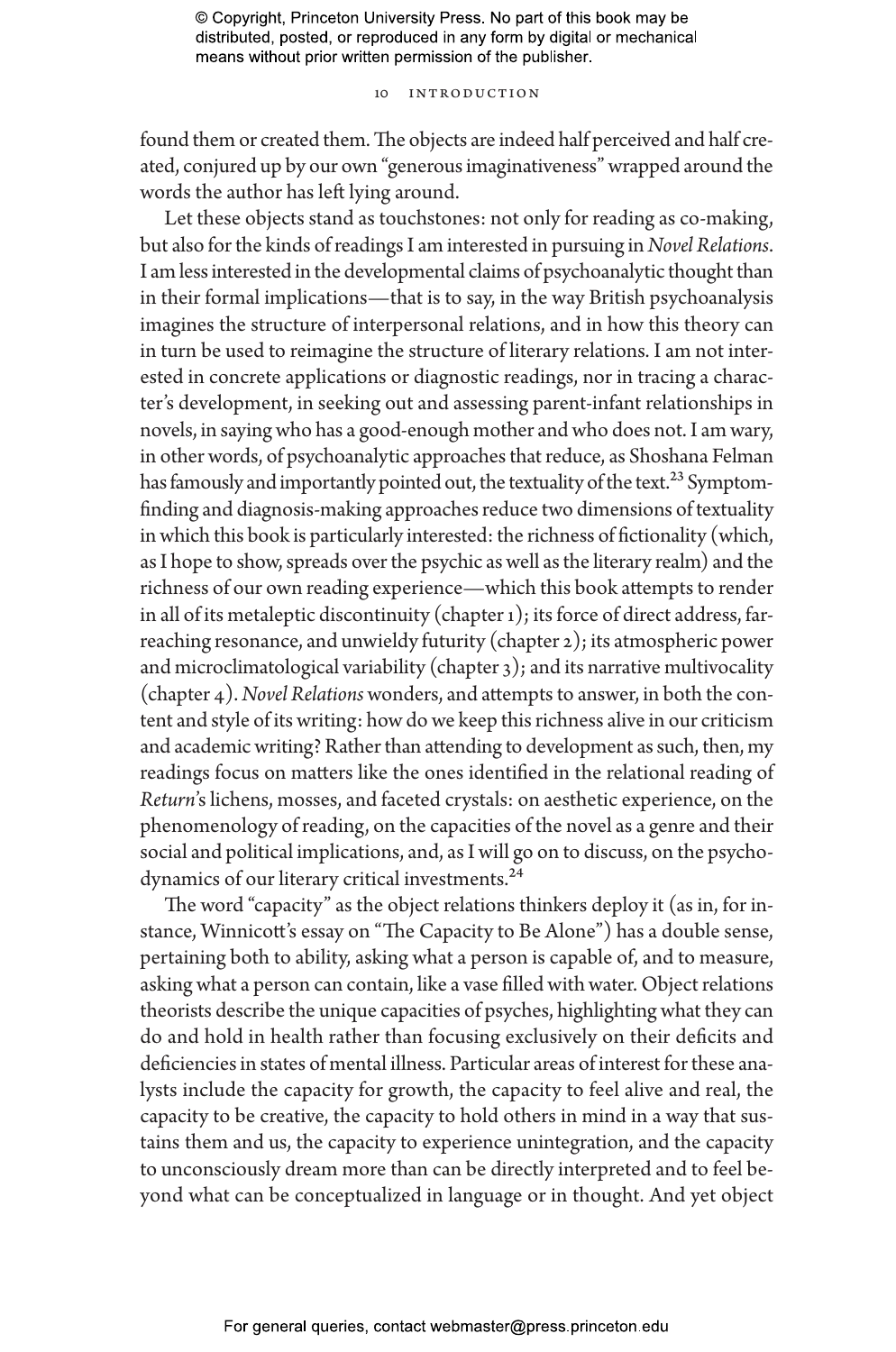#### INTRODUCTION 11

relations theory is not some kind of positive psychology. British theorists are interested in less sunny or "friendly" (in Balint's phrase) capacities as well, including the capacity to feel empty, the capacity to hate reality, the capacity to attack links—the links between people, between ideas, or between words and their meanings—and one's own capacity to make links, and the capacity to feel what Winnicott names the "unthinkable anxieties" or "agonies" ("anxiety," he writes, "is not a strong enough word here"): falling to pieces, falling forever, having no orientation, feeling depersonalized or derealized, feeling unrelated to one's body, and feeling unable to relate to objects.25 Building from these insights, *Novel Relations* looks to explore and describe the unique capacities of novels. What can they do? What can they hold? What can they create? What do they enable us to think and feel—and for that matter, what do they *disable* us from thinking and feeling?

## The Geopolitics of British Psychoanalysis

Mid-twentieth-century London became a seedbed for psychoanalytic thought for geopolitical as well as intellectual reasons. Beginning in the 1930s, "Britain became home both to native psychoanalysts and to many Jewish refugees fleeing the Nazis and continental anti-Semitism," explains historian Michal Shapira. "Out of the once-flourishing psychoanalytic societies in Europe, only London remained as a real hub and a center for a unique intellectual diaspora."26 Analysts from Vienna (home of the International Psychoanalytical Association, Freud, and his daughter Anna Freud), Berlin (where Karl Abraham had been a leading figure, and where Melanie Klein had trained but where her controversial ideas had garnered a mixed reception), and Budapest (home to Freud's influential contemporary Sándor Ferenczi and his trainees) converged in London at the British Psycho-Analytical Society (BPAS). The BPAS had been founded by Ernest Jones in 1913 and already comprised a thriving community, made up of psychoanalysts, medical practitioners, so-called "lay-analysts" (practitioners with psychoanalytic training but no previous medical experience), and Bloomsbury writers and intellectuals.<sup>27</sup> I want to take a moment to imagine how charged the atmosphere in London must have felt at that time: so many brilliant minds gathered together in a single place, pursuing psychoanalytic ideas with such a concentrated passion—and under the strain of such enormous fear and upheaval, and the pressure of so much hate and loss.

Relationships between the men and women now gathered together in the BPAS were hardly entirely pacific, especially following the death of Freud in 1939, when the society was ideologically split between the warring factions of the Viennese group (also known as the Anna Freudians) and the resident Kleinians (Klein had been living in London, where her ideas had been more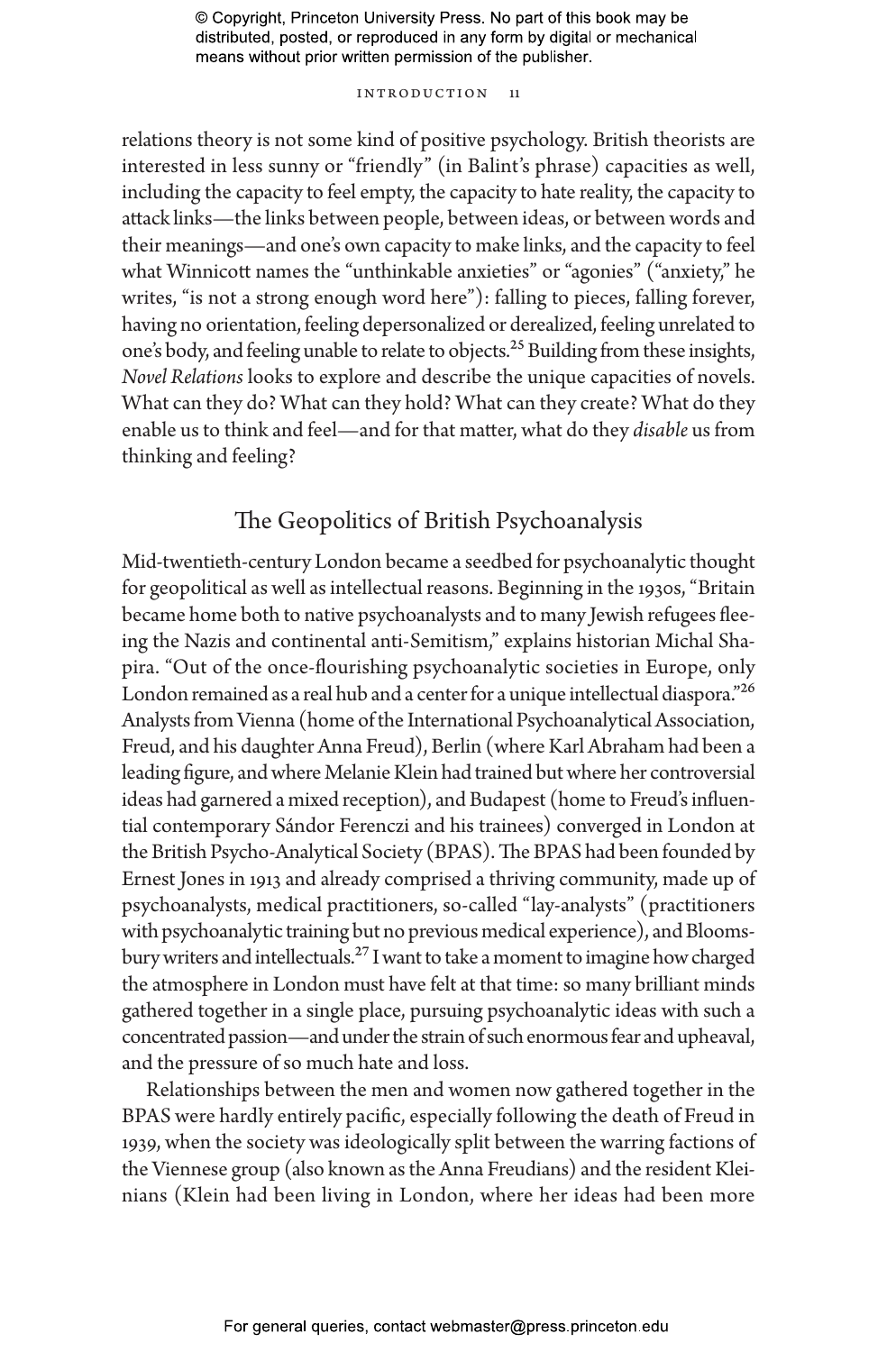12 Introduction

enthusiastically received than in Berlin, since 1926). As debates rose to a heated pitch (and sometimes revolved around personality conflicts, private intrigues, and personal attacks) in the period 1941–45, giving rise to the so-called Controversial Discussions, bombs fell on London.<sup>28</sup> The blitzkrieg at "home" resounded in what was recognized as a "world" war of unprecedented scale and destructive force. Out of these discussions, and the settling dust of the conclusion of World War II in 1945, which brought with it efforts to redistribute imperial wealth and an upsurge of global decolonial struggle, grew not only a compromise in the BPAS (which developed three training and supervision tracks: Anna Freudian, Kleinian, and Independent), but a rich ferment of ideas, fundamentally transforming psychoanalytic theory and practice. In these years, and with the emergence of the "Independent" group in particular, psychoanalysis was given a distinctly "British" orientation and spin—distinct from classical Freudian technique, distinct from the ego psychology that became dominant (following the emigration of many German analysts) in the United States, and distinct from French theory.<sup>29</sup> The imbrication of psychoanalysis and modernist literature and culture, in England and on the Continent, is fascinating and has been well studied.<sup>30</sup> Equally significant, but less studied, is the impact of Victorian literature on psychoanalytic thought—and in particular, psychoanalytic thought as it developed and flourished in mid-twentieth-century Britain.

One of my aims is to show that this distinctive intellectual tradition is not located simply in England, but in the wider British Empire, even when this fact is not directly acknowledged. David Eng situates World War II, and the birth of psychoanalysis itself, within a longer history that includes the "string of colonial genocides in Africa, Asia, and the Americas" and "the Holocaust and its accelerated violence" to form the "racial century" of the years 1850-1950.<sup>31</sup> Part of what compels me to put Victorian novels (circa 1850) and object relations psychoanalysis (circa 1950) into conversation is the fact that they bookend this "racial century." It is not simply that British psychoanalysis and Victorian novels share concepts and areas of concern: subject formation, affect, interpersonal relations, the relationship between fantasy and reality, a focus on ordinary experience. More than this, these two moments and discourses are linked by the way they so clearly evoke the high-water marks of British colonization and decolonization—even in and through the ways both novels and psychoanalytic theory actively mute or avoid depicting that violence.

Indeed, I hope this can be one of the book's central interventions: to show that British psychoanalysis need not be only friendly, benign, and sealed off in the supposedly insular worlds of the nursery or the consulting room. Instead, object relations thought can have a very real purchase on the political sphere, even in and through these personalizing and interpersonalizing gestures and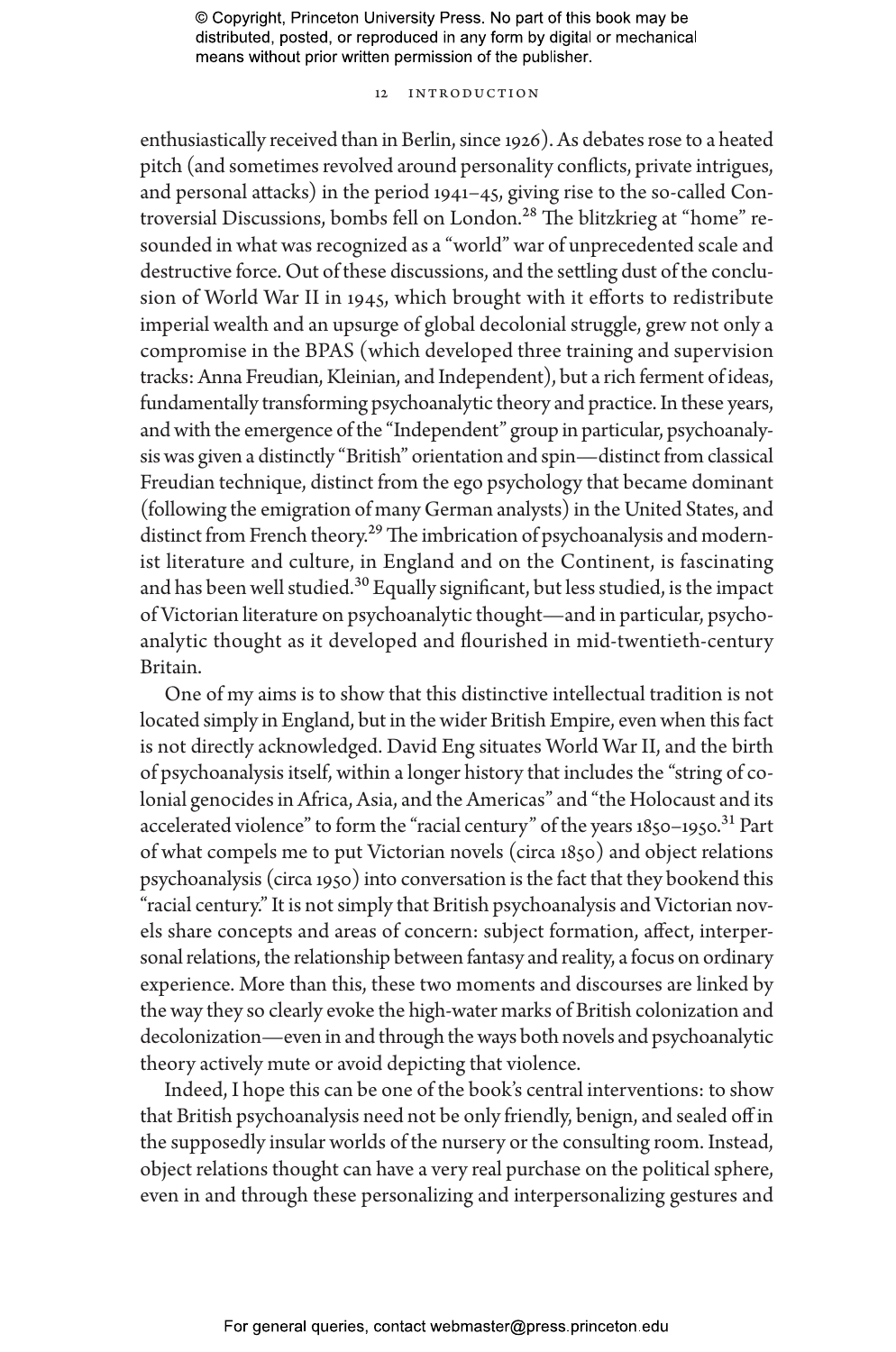#### INTRODUCTION 13

emphases—what we might call its insulating impulse. British psychoanalysis, with its emphasis on the infant, the self (including Winnicott's "True Self"), internalization, and diffuse states of being, can lend itself to being read and used apolitically. So can Victorian fiction, with its emphasis on the domestic (in both senses of the word: the home and national versus global politics), the local, the interpersonal, on romance, on marriage and the marriage plot, and on the psychological. And yet I want to insist that putting canonical nineteenth-century British domestic fiction and British object relations thought together can serve to amplify the geopolitical stakes of both. Relational reading can make more salient the fact that each of these discourses is located squarely—and indeed, actively participated—in the history of British Empire and the racially demarcating logic that subtended it, and that subtends global divisions of labor still.

The Hungarian British medical doctor and psychoanalyst Michael Balint (1896–1970) coined the term "the basic fault" to describe very early life disturbances in object relating and their subtle but significant aftereffects. In *Novel Relations*, I take up this term to describe the constitutive fault line in Victorian novel studies: the false disciplinary division that splits Victorian and postcolonial studies, and our tendency within the field of Victorian studies, narrowly drawn and construed, to ignore the colonial contexts in which Victorian fiction was produced and first received, and in which it continues to be received in the context of present-day neo-imperialism. In the context of a similar fault in psychoanalytic theory, I think of Anne McClintock's important clarification and call for scholarly reorientation in *Imperial Leather*, which bears repeating at length:

All too often, psychoanalysis has been relegated to the (conventionally universal) realm of private, domestic space while politics and economics are relegated to the (conventionally historical) realm of the public market. I argue that the disciplinary quarantine of psychoanalysis from history was germane to imperial modernity itself. Instead of genuflecting to this separation and opting theoretically for one side or the other, I call for a renewed and transformed investigation into the disavowed relations between psychoanalysis and socio-economic history . . . for it was precisely during the era of high imperialism that the disciplines of psychoanalysis and social history diverged.32

I hope that I answer to this call in these pages, following the "private, domestic" interests of British psychoanalysis—and of Victorian fiction—while also being attentive to the socioeconomic and imperial histories they inscribe *without explicitly formulating*.

The British psychoanalysts that I study in this book do not directly theorize empire, war, racial and ethnic difference, or racialized violence. And yet these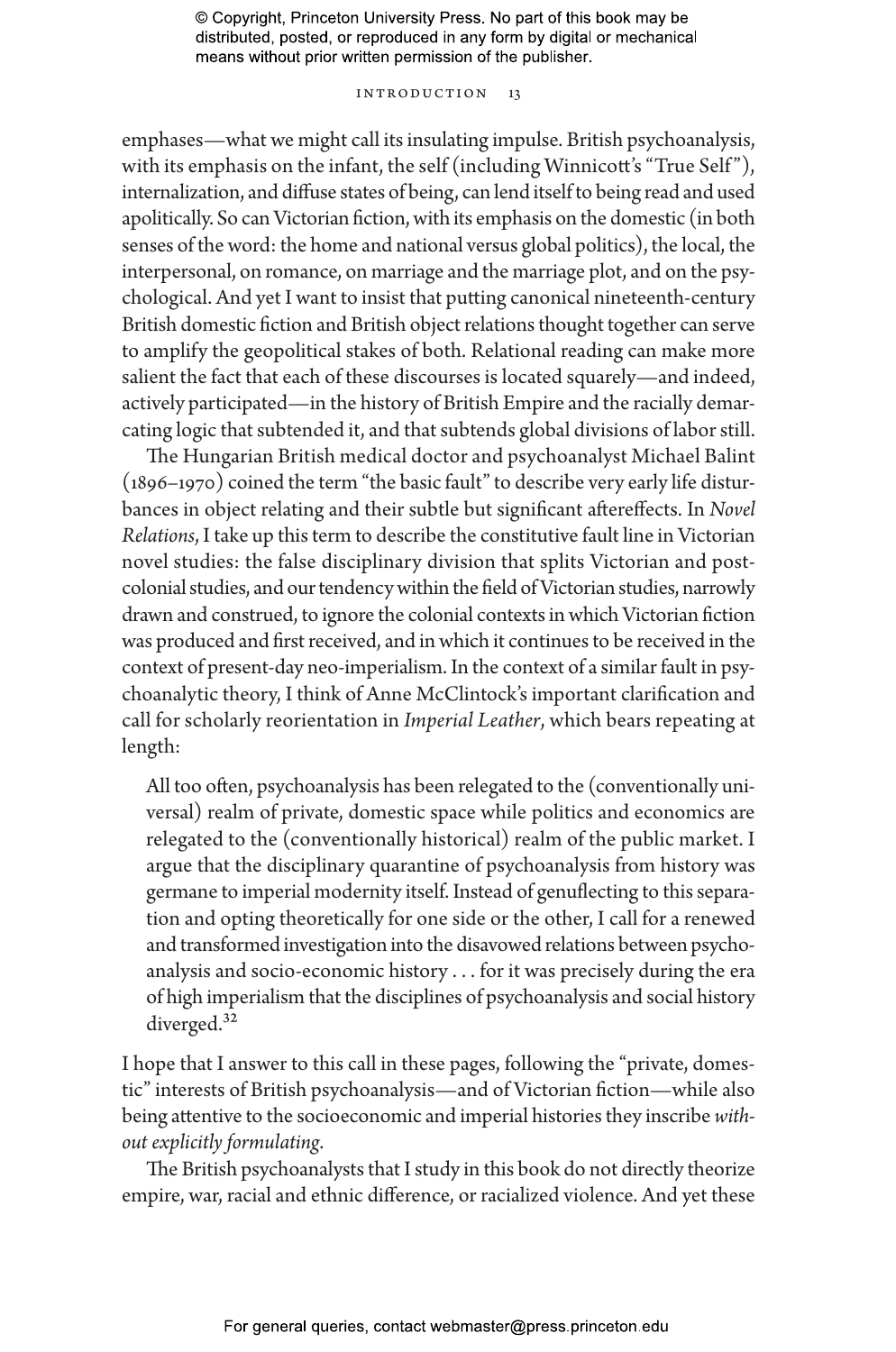#### 14 Introduction

matters touched many of their lives very deeply, in different colonial and expatriate contexts.33 I think of Bion, born in colonial India, and well received in 1970s Brazil. I think of the Pakistani-British Masud Khan (1924–89), a student of Winnicott and an important figure in bridging the British and French psychoanalytic scenes, who was born in the Punjab, lived through Partition, and who theorized not imperial dislocation but rather the essential "privacy of the self."<sup>34</sup> I think of Balint himself, who was a World War I veteran of German Jewish descent who was forced to leave his native Hungary in 1939, and whose parents, still in Budapest, committed suicide to escape the concentration camps. I think of Paula Heimann (1899–1982), a German analyst of Russian Jewish descent who, threatened under Nazism, emigrated to England in 1933 with her daughter while her husband fled to Switzerland. I know of only one reference to her refugee status in all of her work, and it appears in the dream of one of her patients, who imagines that she is someone who has had a "rough passage" across the English Channel. Heimann's response is to resist the patient's fantasy that she is somehow damaged.<sup>35</sup>

So although these analysts and others in their circle were heavily impacted by the facts of British imperial practice and its aftermath, including especially its issue in struggles between European powers that led to World War II, their work almost never explicitly addresses these historical facts. However, what I want to argue here is that, despite immediate appearances, their theory embeds these facts in and as its very fabric: colonial and decolonial struggle form the material conditions of these texts' very production, reproduction, and reception. *Novel Relations* argues that British psychoanalytic theory, despite its elliptical treatment of these matters, contains ideas and methods that can be turned to productive account in the analysis of, one, the conditions of coloniality, postcoloniality, and racialization and, two, the effects of these conditions on the production of subjectivity and intersubjectivity as well as on *theories* of subjectivity and intersubjectivity. In my treatment of British psychoanalysis, I want, like McClintock, to refuse the "disciplinary quarantine of psychoanalysis from history" and instead to affirm the "disavowed relations" between British psychoanalysis and its "socio-economic history." And if "imperial modernity" (that is to say, modernity writ large) is made precisely by splitting metropole and periphery, the domestic and the political, the nation-state and the colony, psychoanalysis and social history, I want to show how central the Victorian novel is to the construction of this discursive split. The Victorian novel and British psychoanalysis have a special fit with each other, and this is not only due to their shared affective investments and views of a populated psyche, but also to their shared histories and complicities—avowed and disavowed alike. Indeed, the fact that both discourses treat British empire elliptically is part of what makes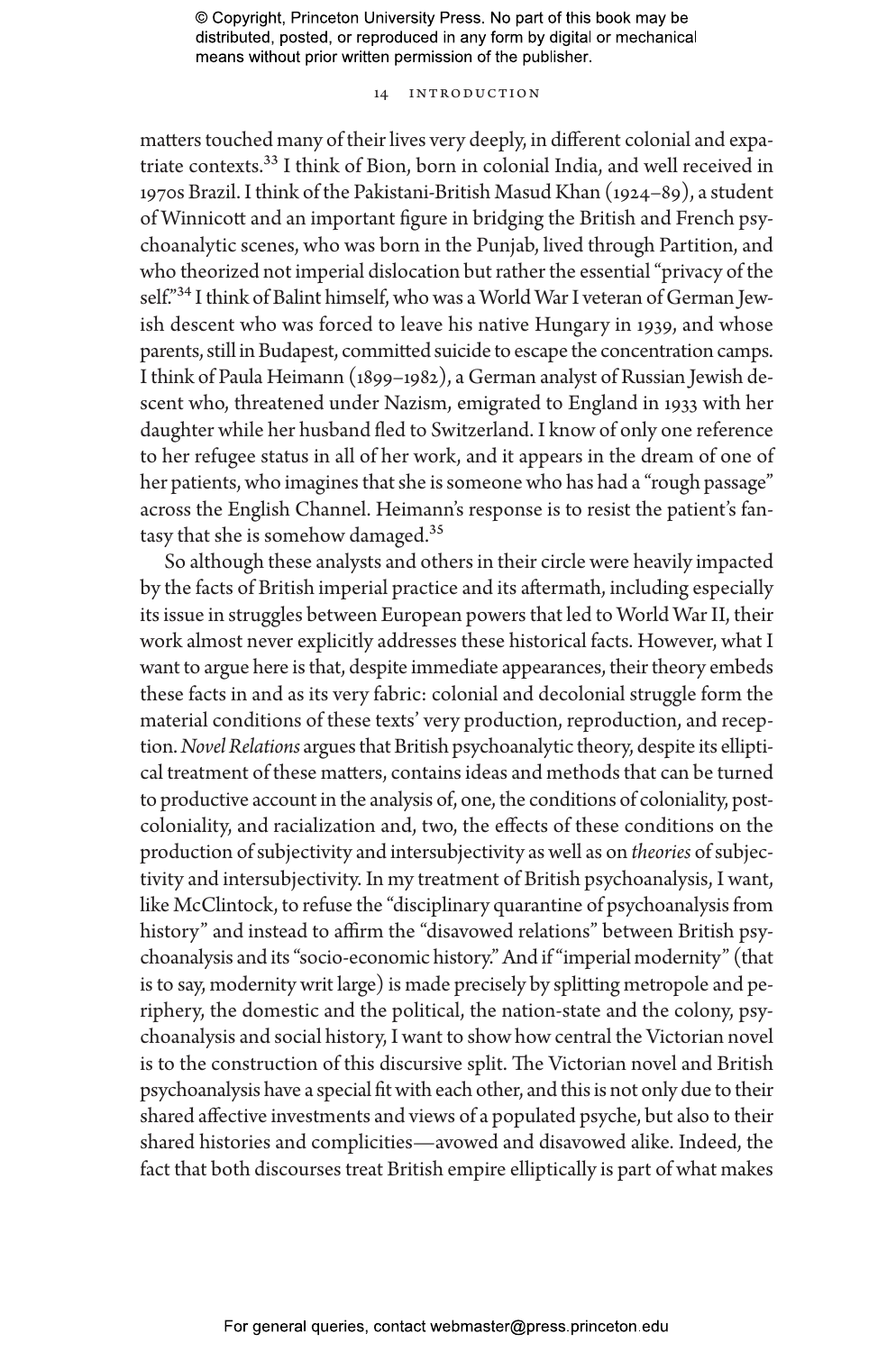#### Introduction 15

them such fitting interlocutors, bringing to life in each other something that has been eclipsed in each.

## Linking

Reading object relations psychoanalysis well means addressing both its capacities and its incapacities. I believe that British psychoanalytic thought has the capacity to open many important questions (pertaining to literary form, reading experience, and political stakes alike) that have been foreclosed in mainstream critical responses to Victorian fiction. And yet I do not expect British psychoanalysis to be capable of all things. Bion argues that we attack the links between ideas when we cannot cognitively and emotionally bear the reality of their actual connection. Taking this insight seriously, *Novel Relations* offers an approach guided by object relations thought that ultimately takes British psychoanalysis beyond itself and looks to build wider relational networks for the Victorian novel. Theorizing issues like gender conscription and resistance, racialization, colonial and anticolonial engagements, and political futurity, I turn to thinkers and critics like Muriel Dimen, Jordy Rosenberg, José Esteban Muñoz, adrienne maree brown, Amador Fernández-Savater by way of Dora Zhang, Audre Lorde, bell hooks, Jodi A. Byrd, Lisa Stevenson, and others: thinkers who may not directly study or write about Victorian literature, but who show us how much can be gained by widening the typical critical conversations and drawing on knowledges in fields like critical race theory; gender, sexuality, and queer studies; feminist and queer of color theory; and settler colonial and Indigenous studies. I use relational thinking to reflect on the need to keep forging, rather than attacking, links between Victorian studies, with its traditionally British objects, and other continents, periods, fields, approaches, and political exigencies.<sup>36</sup>

Nor do I expect the Victorian novel to be capable of all things—to hold all of British psychoanalytic thought *avant la lettre* (although it does sometimes predict and help to form some of its key insights) or to stand outside of its historical moment. I treat the four novels at the center of each chapter both lovingly and critically, attending to their capacities and their incapacities alike. I want *Novel Relations* itself to be sensitive and capacious enough to mark a novel's profound powers, potentialities, and foresights, as well as its pronounced incapacities, failures, and oversights—including the ways in which novels can actively disempower people and even lead to enactments of discursive and real violence. One reason that I track critical responses to each novel as carefully as I do is that I am interested in what these novels have historically enabled and disabled in their readers and critics.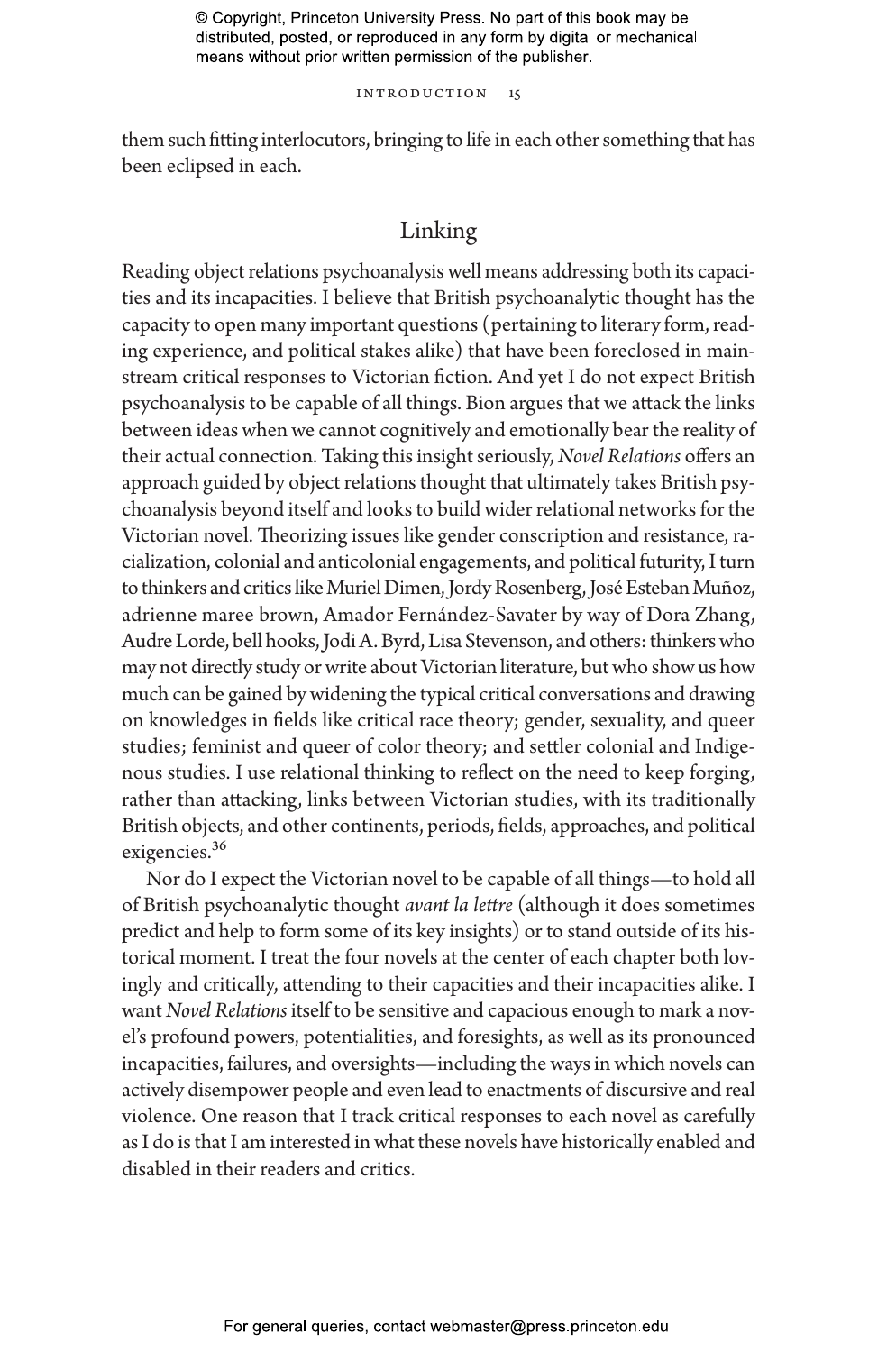#### 16 Introduction

I want to clarify that even in and through its engagement with historical questions, *Novel Relations* remains at its base a work of literary theory and criticism. In offering new readings of four Victorian novels that may have come to seem overly familiar, my larger aim is to make British object relations psychoanalysis and its present-day incarnations available for novel theory and for novel criticism more generally. British psychoanalysis has much to teach us about our reading practices, both as ordinary readers and as, as some of us are, readers professionalized into academic literary study. There are several possible reasons why scholars of the Victorian novel have overlooked British psychoanalysis: the dominance of Freudian and Lacanian thought in literary theory, the dominance of historicist modes in Victorian studies that have turned attention to nineteenth-century physiology and psychology rather than to twentieth- and twenty-first-century psychoanalysis,<sup>37</sup> and, finally, the aspects of British psychoanalytic thought that make it seem unsophisticated and recalcitrant to use in literary studies, such as its attention to the maternal and to childhood development, its emphasis on affect and attachment rather than language, its popular-culture dissemination in the case of Winnicott, and its hyperspecialized technical vocabulary in the case of Bion. And yet it is for precisely these reasons that British psychoanalysis becomes compelling and renders surprising new readings. Object relations theory can make us better readers: more aware of the complexity of literary figures and their relations, more attuned to subtle workings of literary form, and more nuanced and more feeling in our responses to fiction and what it does to us.

Taking the interventions of object relations psychoanalysis seriously also means considering alternative pictures of temporality and historicity. Bion argues that psychoanalysis before Freud was a "thought without a thinker."<sup>38</sup> This insight helps us see how productive it can be to picture thoughts that are generated in the relation of two distinct historical moments. While there is a historical trajectory to be traced here, the heart of this book is not a concrete historicist claim tracking how Victorian novels informed later psychological theory. I do not set out to show what Winnicott read when, or which books were on the syllabus for Bion in his English public school or at Oxford, or on Khan's at the University of Punjab<sup>39</sup>—although we do know that many of these analysts read and studied Victorian fiction.<sup>40</sup> Nor is my interest in constructing a cultural history, although that too could be done: as I have mentioned, notable literary and cultural figures in Bloomsbury London (such as Lytton Strachey and Leonard and Virginia Woolf) had direct connections to Freud, Ernest Jones, and other thinkers in their circles and in the BPAS, including James and Alix Strachey.41 Instead, *Novel Relations* is interested in the looser ways that the Victorian novel, as a dominant cultural form, has shaped the possibilities for thinking about human subjectivity. It is interested in how the forms of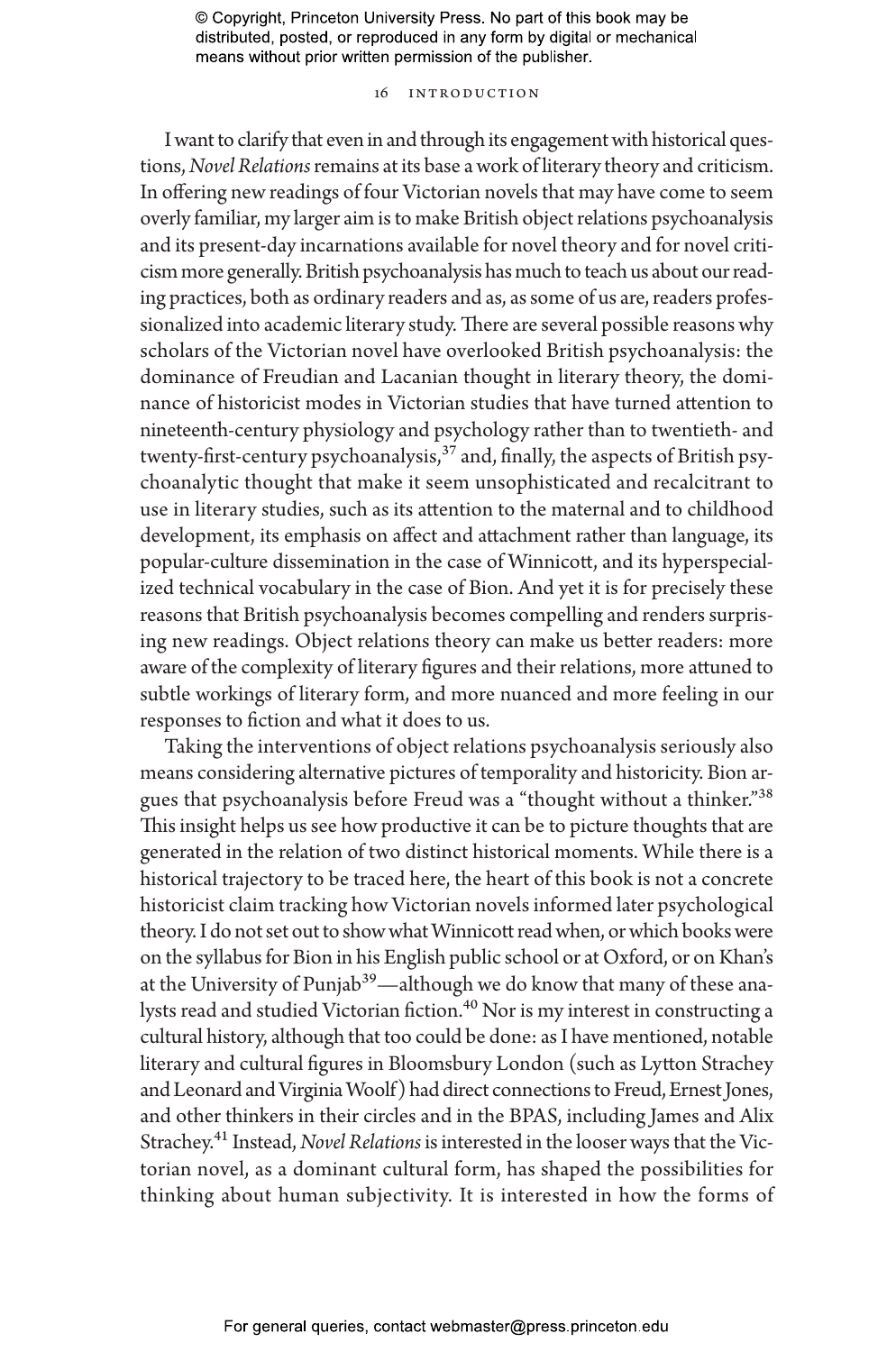#### Introduction 17

Victorian fiction—the representational practices of narration, characterization, and depictions of conscious and unconscious thought and feeling—infiltrate theories of the psyche that were developed in the same geographic context and in a cultural milieu shaped by Victorian thought and cultural practices.<sup>42</sup> And finally, although this book shows that there is indeed a special fit between British fiction of the nineteenth century and British psychoanalysis of the twentieth, its larger objective is to make object relations thought available for novel studies more widely.<sup>43</sup>

## Form and Feeling

Each of the four body chapters of *Novel Relations* is named for a particular "feeling of reading," to borrow Rachel Ablow's phrase. Loneliness, wishfulness, restlessness, and aliveness describe how and why we read.<sup>44</sup> They are feelings that are depicted in the novels and produced in the reader—as an emotional capacity that is generated, at least aspirationally, by novel reading. Theorizing these four particular structures of feeling in conjunction with British psychoanalysis, I want to show that feeling is not simply produced in and by individual subjectivity, but instead in and through literary form.<sup>45</sup> In keeping with this aim, each chapter that follows also offers a revisionary theorization, in conversation with existing literary critical accounts, of one of the basic formal elements of the novel: character, plot, setting, and narrative voice. My relational readings show that the unique emphases that distinguish British psychoanalysis from classical Freudian and Lacanian theory—discontinuity rather than selfconsolidation, diffuse feeling-states rather than drives, the preverbal rather than our birth into language,<sup>46</sup> co-presence rather than dialogue, quiet states of "going-on-being" (Winnicott) or "lying fallow" (Khan) rather than dramatic demonstrations of need, having enough rather than being deprived—not only draw out underremarked phenomenologies of reading, but also offer a different formal imagination of Victorian fiction. I hope these chapters reveal sides of Eliot's and Hardy's fiction that we have experienced but have not previously had the terms to acknowledge.

Chapter 1, on loneliness and character in *Tess of the D'Urbervilles* (1891), speaks to the way we internalize novelistic structures and come to feel like literary characters. Like Tess, we imagine that others are with us, narrating and experiencing our lives alongside us, even when we are alone. Tess thinks that she is not "an existence, an experience, a passion, a structure of sensations" to anyone but herself. And yet Tess, a literary character, can *only* come into being in relation to others—not just to other characters in the book, but also to the novel's author, narrator, and readers. Alone with others, Tess introduces us to a notion of paradoxical solitude that D. W. Winnicott would explicitly theorize,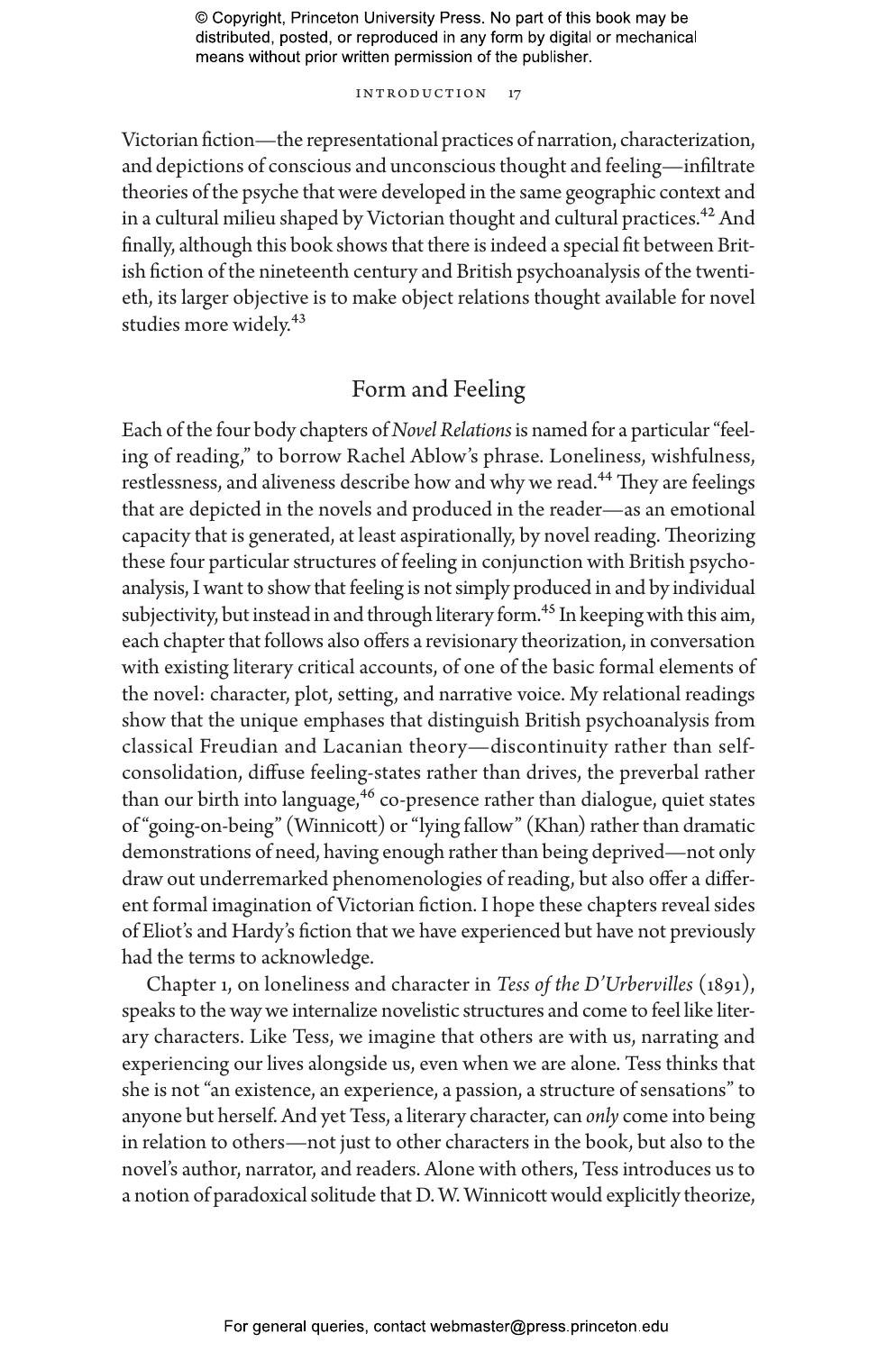#### 18 Introduction

more than half a century later, as a fact of psychic life in his essay "The Capacity to Be Alone" (1958). Winnicott describes the ability to be alone as a positive developmental achievement built on a paradoxical foundation: we learn to be alone by internalizing the presence of another. The chapter shows how Hardy anticipates Winnicott's theory of relational solitude by making and unmaking his character Tess, who becomes "an existence, an experience, a passion, a structure of sensations"—an internalized presence—to her readers as much as to herself, and who seems to likewise sense the presence of the narrator and the reader in the world of the story. Engaging with theories both of literary character (Gallagher, Lynch, Woloch) and of psychoanalytic reading (Silverman, D. A. Miller, Sedgwick, Bollas), I show how Hardy and Winnicott together help to solidify modern notions of personality and of solitude. And finally, I explore how this new take on character and personality formation through unintegration gives us new ways of thinking about novel reading and gender interpellation.

Chapter 2, on wishfulness and plot in *The Mill on the Floss* (1860), describes more than just Maggie Tulliver's perpetual states of dreaminess and longing. It points to fantasies of breaking novelistic, provincial, and subjective frames and reveals wishful thinking as the disavowed basis of George Eliot's theory of social realism. In *The Mill on the Floss*, books and subjectivities overflow like rivers. The key psychoanalytic interlocutor in this chapter is Wilfred Bion, whose unconventional ideas fundamentally altered modern psychoanalysis in the 1960s and 1970s, and yet remain opaque to nonspecialists—perhaps for the reason that Bion's prose, laden with Greek letters and mathematical symbols, is notoriously difficult to read. Concentrating on the novel's famously strange ending and on moments of unlikely, paramystical communion throughout the novel, I argue that *The Mill on the Floss* constructs an intersubjective model of mind that helps to shape Bion's later theories of unconscious communication. In turn, Bion's work (and its later explication by thinkers like Ogden and Jacobus) helps to uncover Eliot's deeper aim in the novel: not necessarily to strengthen social sympathies, but to animate psychic processes in generative, unpredictable ways. *The Mill on the Floss* teaches us to wish for other ways of being a woman, other ways of being gendered, other ways of being embodied, other forms of romance and family making, and other experiences of ethnic identity (briefly hinted at in the famous gypsy scene) than it can fully picture in its pages. The relational reading I frame between the novel and Bion also leads me to a critical redescription of plot: one that sees the future of this novel in feminist and queer of color theory (Lorde, brown, Muñoz, Ahmed) rather than in the flood that drowns Maggie in the novel's final scenes.

Chapter 3, on restlessness and setting in *The Return of the Native* (1878), turns from the ways reading Hardy's fiction can afford us opportunities for rest and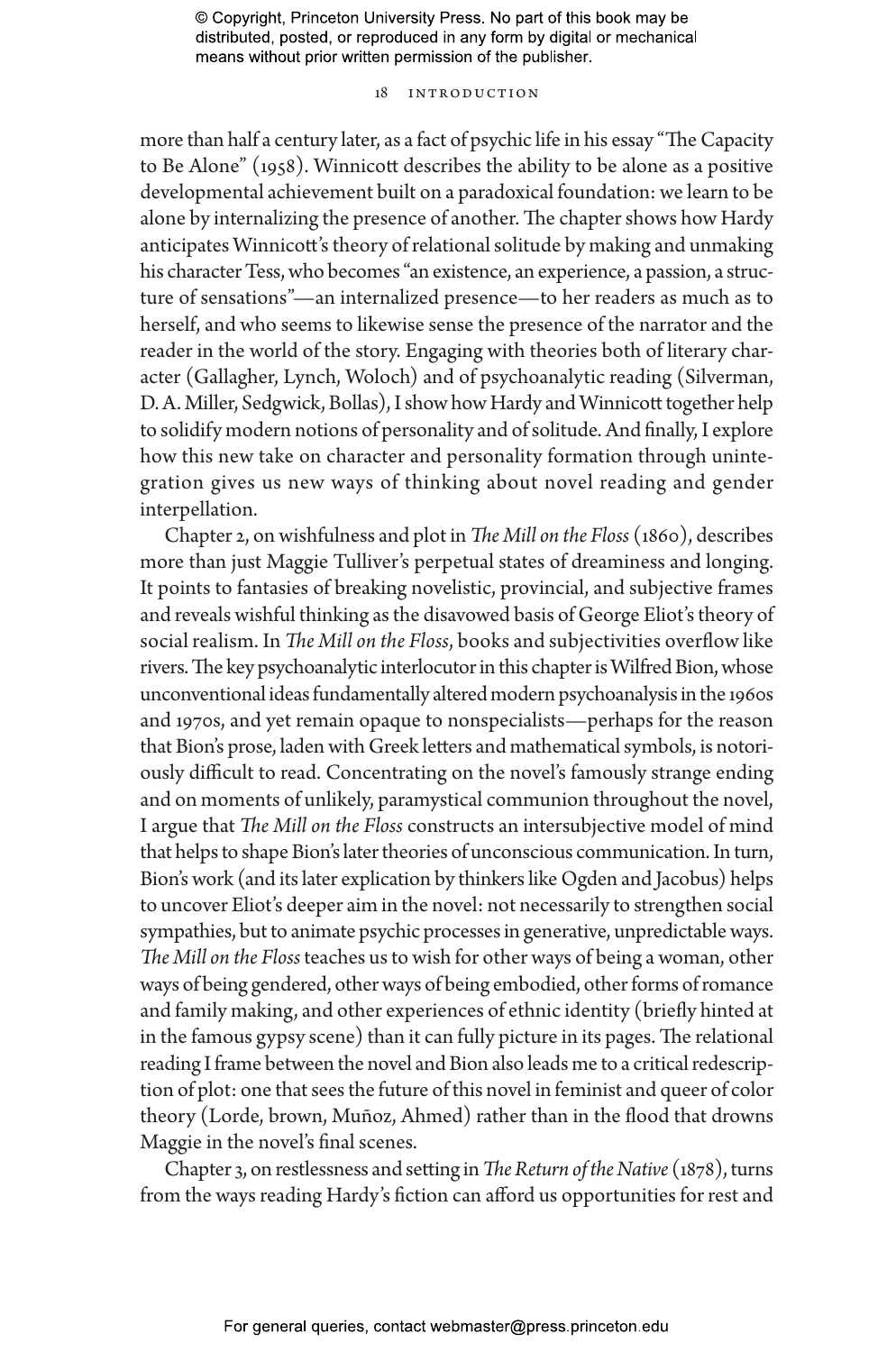#### Introduction 19

unintegration to the "unrest" that undergirds Hardy's picture of life and, I show, the geographic restlessness of his figurative practice. As I describe in this introduction and in chapter 1, the long lyrical passages in Hardy's prose punctuate the feeling of doom that suffuses his fiction and offer us a respite from his shocking plots. And yet, Hardy's descriptions of place move us through allusions, historical references, and "similes and metaphors" at a breathless rate, taking us from Egdon Heath to India, from Hardyan Wessex to Byronic Judah, and from ancient Rome to the nineteenth-century Caribbean, in a few quick words. *The Return of the Native* has long been considered a hyperlocal novel with a striking, quasi-dramatic, unity of place. But by reading the novel in conversation with Balint, who makes the spatial metaphors of object relations explicit in his writings on medium, environment, and atmosphere, and with work in colonial history and postcolonial theory (McClintock, Stoler, Chatterjee, Wynter), I show how multiply worlded Hardy's hyperlocal setting really is, embedding on the spot the overlapping histories of the Roman, Ottoman, and British empires. The bright red and rusty brown hands and bodies that are blanched white at the end of the novel betray a "white mythology" that founds nineteenthcentury English middle-class domestic life. Drawing on Balint's signal phrase, this chapter interrogates the complicities of the domestic Victorian novel and British psychoanalysis alike in obscuring colonial violence and exploitation as a basic fault at the center of these disciplines—but draws out too the capacities of relational reading to help articulate a more just and searching critical practice: what Balint calls a "new beginning."

Chapter 4, on aliveness and narrative voice in *Middlemarch* (1871–72), begins by highlighting the shift in the novel from the ardor of a Saint Teresa to the weariness of her modern counterparts. The novel uses weariness, most strikingly embodied in the aging scholar Casaubon, to describe the exhausting task of understanding others as well as the difficulty of reading the novel itself. While "weary experience" threatens to suffuse the entire novel, from syntax to structure, ardor and a second affective term, aliveness, describe the feelings created by the paired activities of metaphor-making and idealization in the novel. The narrative voice highlights both the capacity of life to feel empty, dull, deadened, and meaningless and its own power to reanimate it. This chapter synthesizes ideas introduced in earlier chapters: the rubric of deadness/aliveness, popular in current psychoanalytic thinking as a description of the feel of the analytic session, draws its theoretical grounding from a wide range of thinkers in the British tradition, including Klein, Riviere, Bion, and Winnicott. I highlight in particular the work of analysts Paula Heimann (1899–1982) and Betty Joseph (1917–2013), whose understandings of the multisubjectivity and the multi*vocality* of the analytic session allow us to see afresh the multiplicity of moods, tones, and rhetorical postures embedded in George Eliot's own narrative voice.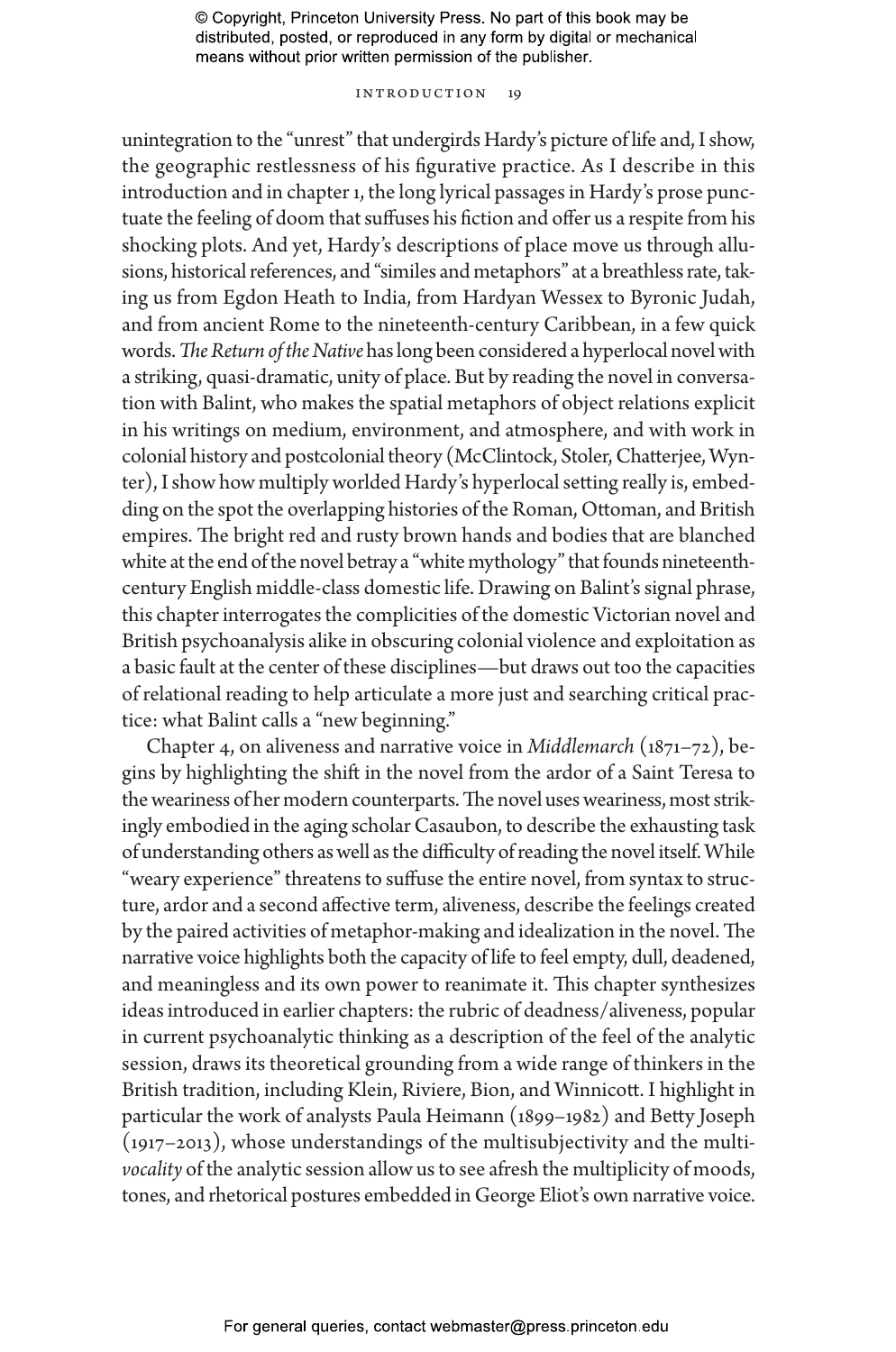20 Introduction

The chapter engages with literary critical accounts of omniscience ( Jaffe, Freedgood) and of the neutrality of narrative voice (Barthes, Blanchot) to offer a defamiliarizing reading of Eliot in particular and of novelistic narration more generally. Finally, the paired terms of weary and ardent experience, of deadness and aliveness, can also be seen to illuminate which aspects of the novel have received attention in critical discourse (sympathy, marriage, even weariness itself) and which have been neglected (communitarian living, colonial space, and brown skin).

## Generativity

Throughout its chapters, *Novel Relations* explores feelings of reading that are shaped, like the relational solitude I begin with, through the mediation of literary experience. The "novel" in my book's title therefore refers to both novelty and the novelistic. *Novel Relations* illuminates the way narrative and characterological structures make their way into modern theories of the psyche, shaping the ways we understand and experience our own subjectivity. The coda that closes the book gathers together threads from the chapters' relational readings, meditating in particular on the curious new conceptualization of presence and absence that object relations theory suggests and its stakes for politicized readings of Victorian fiction.

We might imagine loneliness, wishfulness, restlessness, and aliveness to be profoundly solitary emotions. But what my relational readings reveal is that we are never more intensely related to others than when we feel these ways. Although we might think of novel reading as a solitary activity as well, *Novel Relations* shows how intensely, if paradoxically, we are related to others while we read: to narrators, authors, characters, and other readers, and also to ourselves, in the new forms of self-relation evolved by Victorian novels and consolidated by British object relations psychoanalysis. Bringing these discourses together will, I hope, help us not only to feel but to understand our essential relationality more deeply.

The contemporary psychoanalyst Christopher Bollas has invented a new term to designate the opposite of trauma: "genera." Trauma, as Freud remarks, is an open wound. It draws in energy and psychic pain, pooling them "into an internal psychic area which is intended to bind and limit the damage to the self." But psychic genera, in Bollas's theory, sponsors a "very different kind of unconscious work." Rather than an open wound, it is a site of "psychic incubation," an inner place to gather resources so that one may turn outward, to "novel experiences" that bring the self "into renewing contact with [its] ideational and affective states, often within an enriching interpersonal environment." While trauma leads to repetition and acting out, genera lead to continual symbolic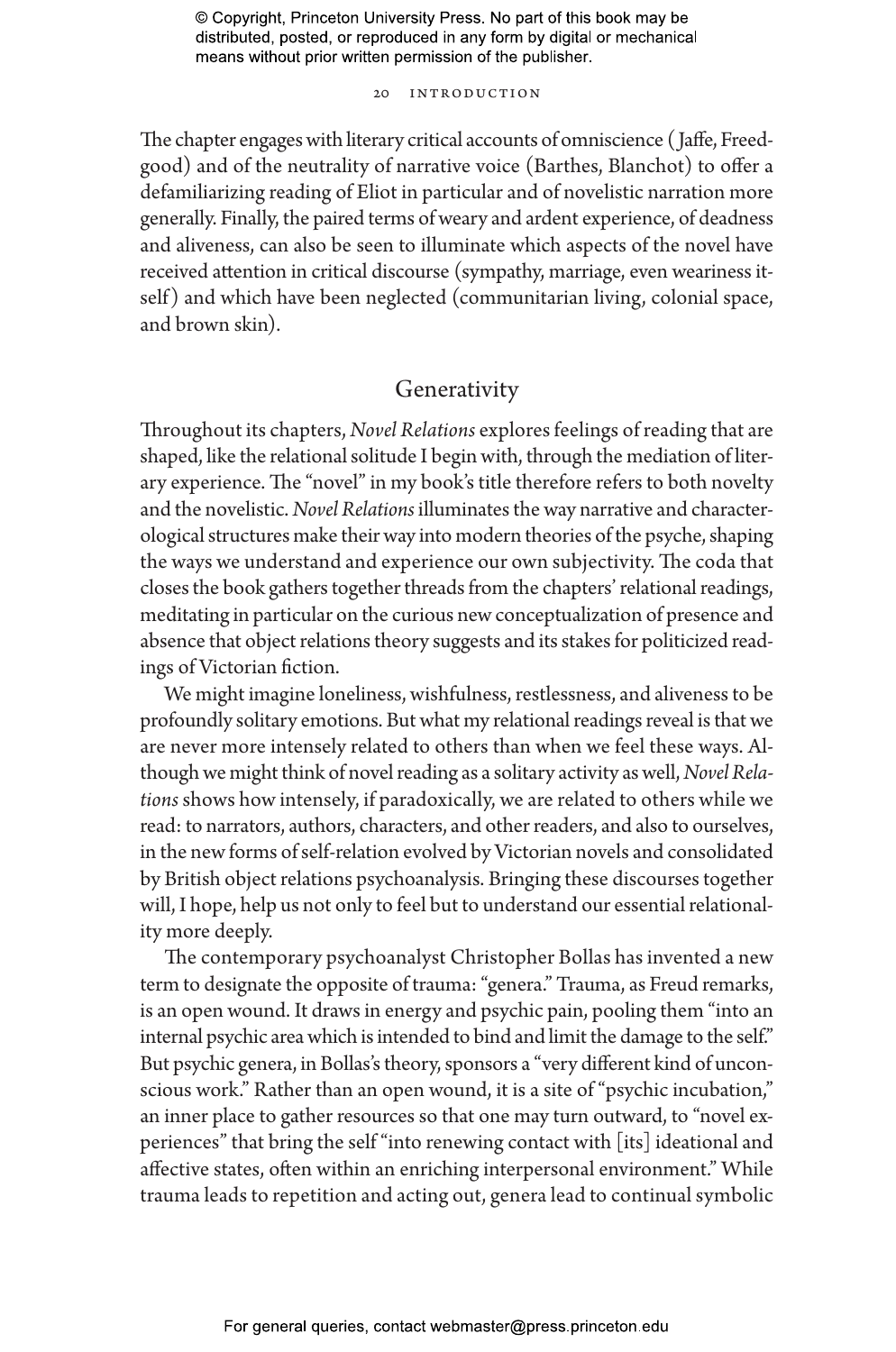#### Introduction 21

elaborations that "create intensified re-envisionings of reality."47 This book views Victorian novels as sites for trauma and genera alike: for both the open internal wounds of repressed class-based and colonial violence and the possibility for opening up into new relations, resonances, and futures. In emphasizing the generative in Victorian fiction, *Novel Relations* looks for ways to renovate critical practice into pressing "re-envisionings of reality" even while taking historical trauma into account, and to take fuller measure of the wide relational possibilities—and realities—of novel reading.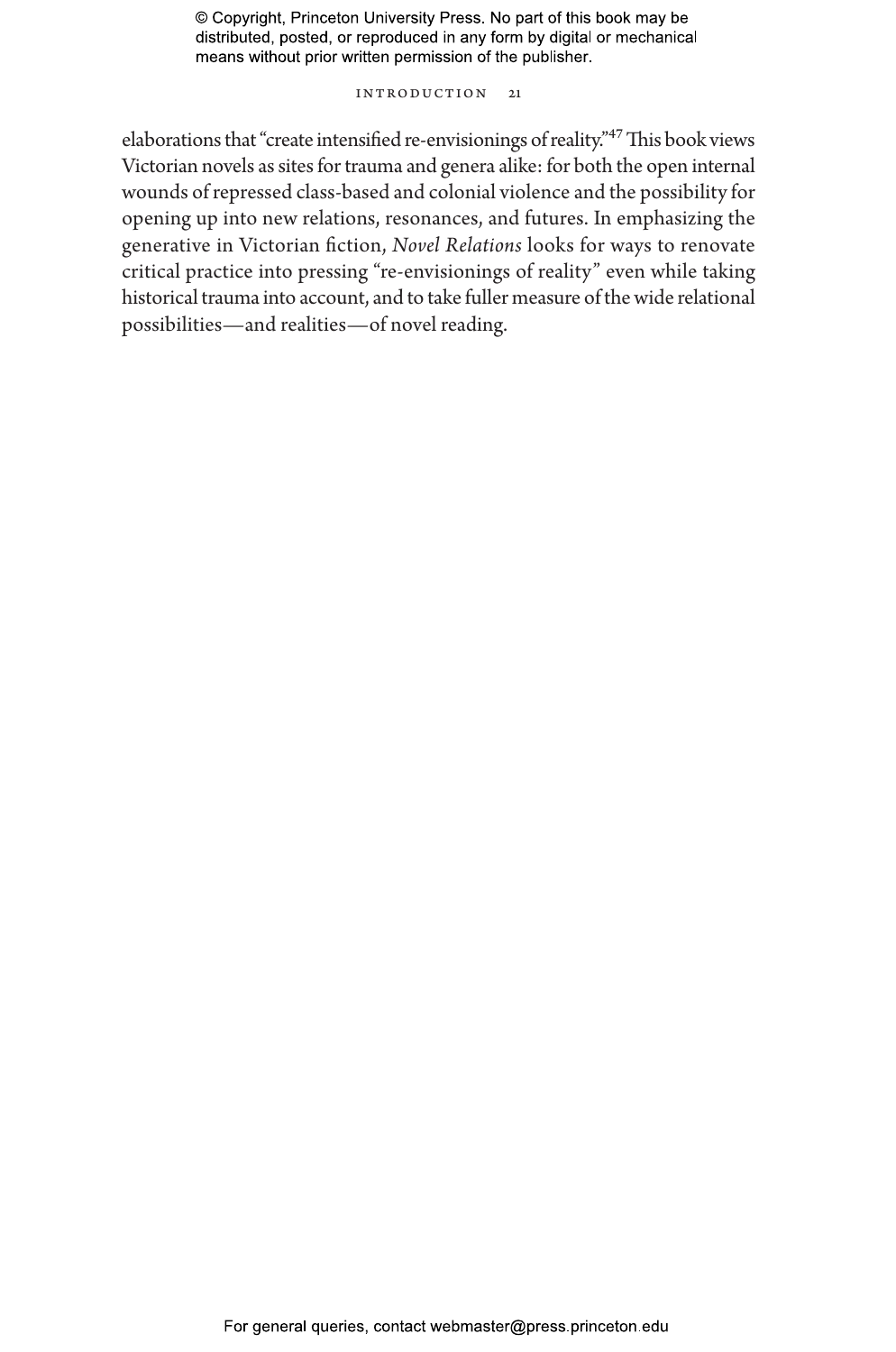#### **INDEX**

Abel, Elizabeth, 51 Ablow, Rachel, 17 Abraham, Karl, 11 absence, 30; conintrication with presence, 195; as essential condition for relationships, 192; presence and, 20, 185, 192–96; presence and, the distance between Freud and Winnicott on, 24; recoding in object relations thought, 192–96. *See also* presence Ahimaaz, 137 Ahmed, Sara, 53, 213n23, 220n91 à Kempis, Thomas, 71, 74–75, 77, 79–83, 106 Albrecht, Thomas, 69 aliveness/ardor, 153–55, 163–64, 185, 190–91 Alix, Lytton, 16 alone/aloneness. *See* solitude Althusser, Louis, 87, 210n61 Anderson, Amanda, 150–51 Anderson, Robin, 234n37 Anna Freudians, 11–12, 149 Armstrong, Nancy, 72, 221n98 Asghar, Fatimah, 203n34 Auden, W. H., 108 author love, 195

Balibar, Etienne, 210n61 Balint, Alice (née Alice Szekely-Kovacs), 114, 225n13 Balint, Enid Flora (née Albu, later Balint-Edmonds), 225n13 Balint, Michael: air, 118, 120; atmospheres/ environment, 109–10, 114–16, 119–21, 151;

"basic fault," 13, 111, 145–47, 193; biographical material, 14, 109, 148–49, 224n5; empire, failure to address, 148; "friendly expanses" and "horrid empty spaces," 11, 109–10, 145; "harmonious interpenetrating mix-up," 112, 119–20, 136, 226n21; Joseph, as analyst of, 165; managing distance, 151, 227n21; as a medical doctor, 224n5; object relationships, 114–16, 151; omniscience, 236n72; "primary love," 119–21; "primary substances," 119; psychoanalytic practice/ situation, 109–10, 114–16, 120–21, 169, 227n21; reading, feeling of, 113; Sedgwick, 226–27n21; terminology, 227n22; women, collaboration with, 225n13 Barthes, Roland, 162–63 basic fault: Balint's concept of, 13, 111, 145–47, 193; in British object relations psychoanalysis, 148–49; in *The Return of the Native,* 147–48; in Victorian novel studies, 148 Baucom, Ian, 231n62 Bayley, John, 33 Beckett, Samuel, 5 Beer, Gillian: determinism and alternative modes/temporalities, 51–53, 58; on Eliot, 47, 50, 51, 61, 219n82; hap and happiness, 122, 136; on Hardy, 31, 32, 111, 122, 228n24, 229n45; hyperaesthesia, 61; omniscience, 235n66; on women's fiction, 51–52 Benjamin, Jessica, 211n78 Bentham, Jeremy, 33 Berger, John, 211n65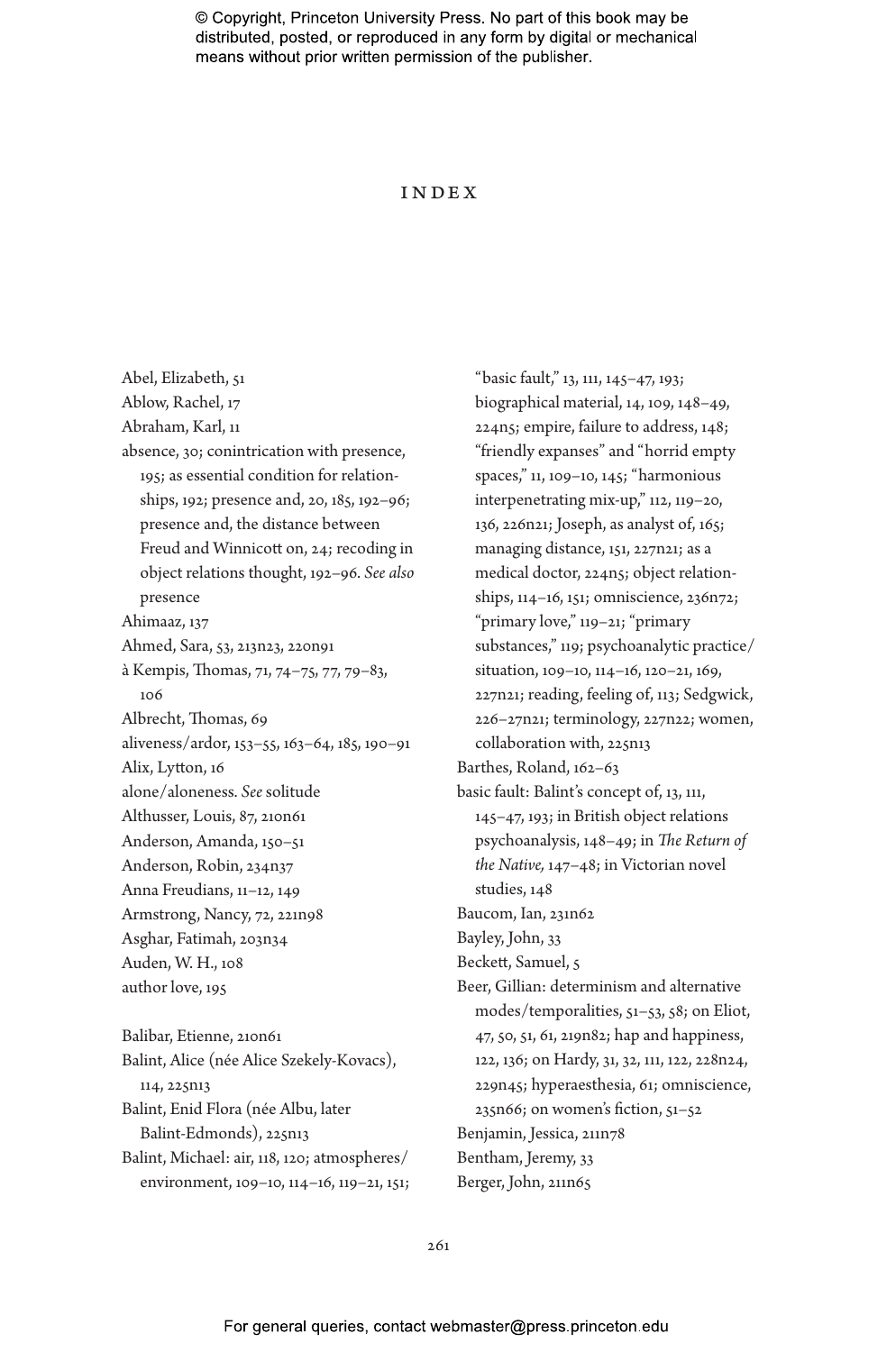262 index

Bion, Wilfred R.: absence, 192, 196; "aliveness" and "deadness," 154; attacks on linking/linking, 15, 54–55, 58, 66, 101, 168; biographical material, 5, 14, 148, 212n3; container/contained, 47, 64, 66–67, 70, 83–85, 89, 219n84; development, 85–86; dreaming, 59–61; empire, 148; epigraph, 46; "F" and "area of faith," 106, 196, 238n3; Freud, 86; frustration, 63; grid used by, 49; hyperspecialized technical vocabulary, 16, 18, 48–49; ideas buried in the future, 46, 100, 102; influential contributions, 47–48; Joseph, 165; Klein, 5, 56, 64–65; matrix of thought, 5, 50, 71, 76, 94, 102; "O," 1, 5, 7, 56, 70, 75–76, 80, 85, 91, 96, 99; Oedipus myth, 54–56, 58, 85, 89; Ogden, 48; paranoid-schizoid and depressive, 60, 101; projective identification, 47, 60, 64–66, 68; psychoanalytic practice/ situation, 6, 16, 70, 75; reverie, 61, 64–66, 216n50; "reversible perspective," 57, 76; transformations/"T" and miracles, 75–76; valency, 95; vibratory energy of relational reading, 6; wishes, 82 Black, Clementina, 30, 32 Black Hole of Calcutta, 125–27 Blackwood, John, 173 Blanchot, Maurice, 97, 153, 155, 175–76 Bodenheimer, Rosemarie, 164 Bollas, Christopher: aesthetic theory, 42–44; benign regression, 88–89; gender, 42–44; "genera," 20–21, 220n92; God, self, and personal idiom, 183–85; Heimann, 160–62; movements of voice, 157, 162–63; as a writer, 5 Borges, Jorge Luis, 67 Boumelha, Penny, 41–42, 207n41, 223n4 Bownas, Jane, 229n38 BPAS. *See* British Psycho-Analytical Society Brantlinger, Patrick, 140 Briefel, Aviva, 132–33 Brinkema, Eugenie, 204n45

British Empire: Black Hole of Calcutta, 125–27; failure to account for, 148–50; Hardy's bonfire-night scene, 131–32; as ongoing, 127–28, 132; Ottoman Empire, 140; Palestine, 137. *See also* empire British psychoanalysis/psychoanalysts: "aliveness" and "deadness," 154–55; atmospheres, 112–14; "contemporary Kleinians," 165; distinctive insights, 4; empire and geopolitics, 11–15, 110, 148–50 (*see also* British empire); factions of, 11–12; first objects, 7; interests of, 10; object relations theory (*see* object relations psychoanalysis); transference/ countertransference (*see* transference/ countertransference); Victorian-era novels, 2, 12–17. *See also* Balint, Michael; Bion, Wilfred R.; Bollas, Christopher; Heimann, Paula; Joseph, Betty; Winnicott, Donald W. British Psycho-Analytical Society (BPAS), 11–12, 202n27 Brocklebank, Lisa, 210n62 Brooks, Peter, 55–56, 58 "Brother and Sister" (Eliot), 104 brown, adrienne maree, 15, 46, 58, 100, 107, 220n90, 222n107 Bulwer-Lytton, Sir Edward, 213n10, 215n44 Butler, Judith, 194 Buzard, James, 222n103 Byatt, A. S., 50, 63 Byrd, Jodi A., 15, 239n16

Carroll, Alicia, 103–4, 106, 222n103 Chatterjee, Partha, 125–26 Cheng, Anne, 194 Chesnutt, Charles W., 53 Clive, Robert, 127 Cohen, William A., 89–90, 119, 218–19n82 Cohn, Elisha, 176, 183, 228n24, 235n66 Cole, Truth Murray, 230n51 Collins, Wilkie, 145 colonialism. *See* British empire; empire colonial object relations, 110, 116, 141, 148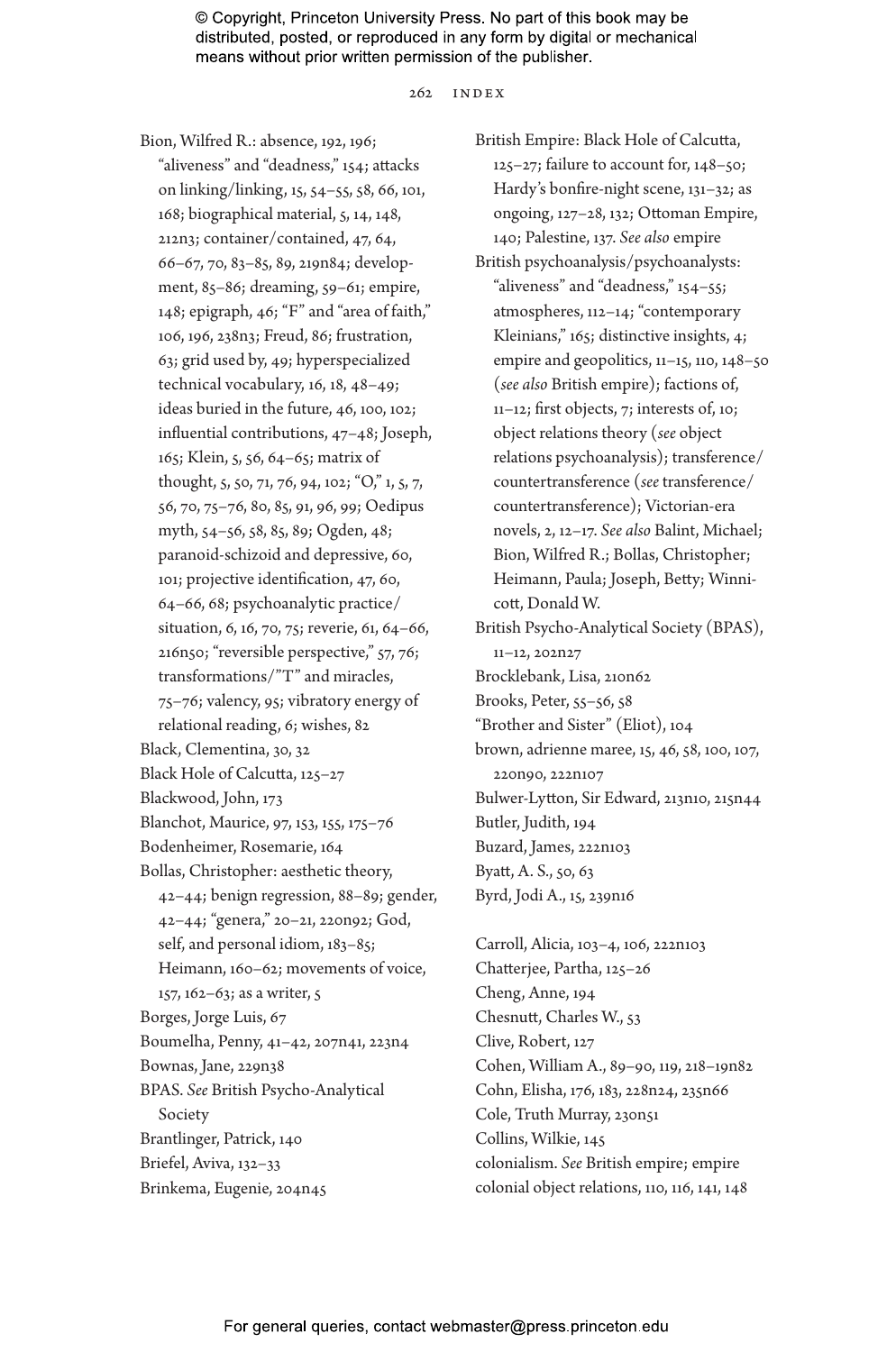$INDEX$  263

"contemporary Kleinians," 165 countertransference. *See* transference/ countertransference Curzon, George Nathaniel, 1st Marquess Curzon of Kedleston, 127 Dallas, E. S., 66 Dames, Nicholas, 66, 164–65, 208–9n47, 233n33 *Daniel Deronda* (Eliot), 178, 215n39, 222n103, 233n33 deadness/weariness, 154–56, 163–64, 173–77, 182, 185–87, 190–91 de Beauvoir, Simone, 53 De Quincey, Thomas, 138 Derrida, Jacques, 182, 188 Descartes, René, 81 determinism, 51–52, 85, 217n66 Dimen, Muriel, 15, 201n14, 211n78 Dimock, Wai Chee, 194 disidentificatory reading/reception, 105–6, 194 Dolin, Tim, 226n19 Doniger, Bryan, 207n28 dreams/dreaming: Bion's emphasis on, 61; Freud's definition of, 58; Kleinian psychoanalysis and, 84; in *The Mill on the Floss,* 58–61; reading and, 66–68; reverie and, 61–62 Dukes, Hunter, 212n5 Duncan, Ian, 145 *Dynasts, The* (Hardy), 127 Eagleton, Terry, 207n41, 228n35, 236n73 Eckhart, Meister, 70

Eigen, Michael, 3, 76, 106 Eliot, George: the artist as acoustic or optical instrument, 173; "Brother and Sister," 104; *Daniel Deronda,* 178, 215n39, 222n103, 233n33; epigraph, 153; feeling as an enrichment of interpretive abilities, 160; Feurbach translation, 183; hyperesthesia, 61; *Leaves from a Note-Book,* 174–75; *Middlemarch* (*see Middlemarch*

(Eliot)); *The Mill on the Floss* (*see Mill on the Floss, The* (Eliot)); narrative voice, 157–59; "O May I Join the Choir Invisible," 182–83; omniscience, 177–80, 185, 235n66; pen name, 216n64, 218–19n82; "The Spanish Gypsy," 104, 222n103; tiredness of language, 174–75; transmission of feelings, 68–69; vibratory energy in relational reading, 6; Woolf, 217n68. *See also* Evans, Mary Ann "Embarcation" (Hardy), 127–28, 132, 152, 229n38 empire: British (*see* British Empire); British psychoanalysis and, 148–50; domestic/imperial space, 141; the heath and, 124; Ottoman, 140; racialization of Eustacia, 139–41; space in *The Return of the Native,* 110 Eng, David, 12, 137, 149–50, 224–25n7 Estés, Clarissa Pinkola, 174 Esty, Jed, 85, 217n74, 218n75 Evans, Mary Ann, 72–73, 81, 103, 105–6, 180–81, 216n64, 218n82. *See also* Eliot, George

Fairbairn, W. R. D., 200n8, 206n16 Fanon, Frantz, 105–6, 197 Fawkes, Guy, 130 Feldman, Michael, 233–34n36 Felman, Shoshana, 10, 237n92 Felski, Rita, 201–2n18 feminism: Bildungsroman, 50–53; fault in second-wave, 102; feminist identificatory reading practices, 210n61; futures of, 100; psychoanalytic thinking, 52–53. *See also* gender Ferenczi, Sándor, 11, 224n5 Ferguson, Trish, 130 Fernández-Savater, Amador, 15, 116, 226n18 Fetterley, Judith, 41 Feurbach, Ludwig, 180, 183–84, 188–89 Foucault, Michel, 139, 150 Frederikse, Julie, 108 Freedgood, Elaine, 34–35, 179–80, 206n12, 221n100, 236n69, 236n72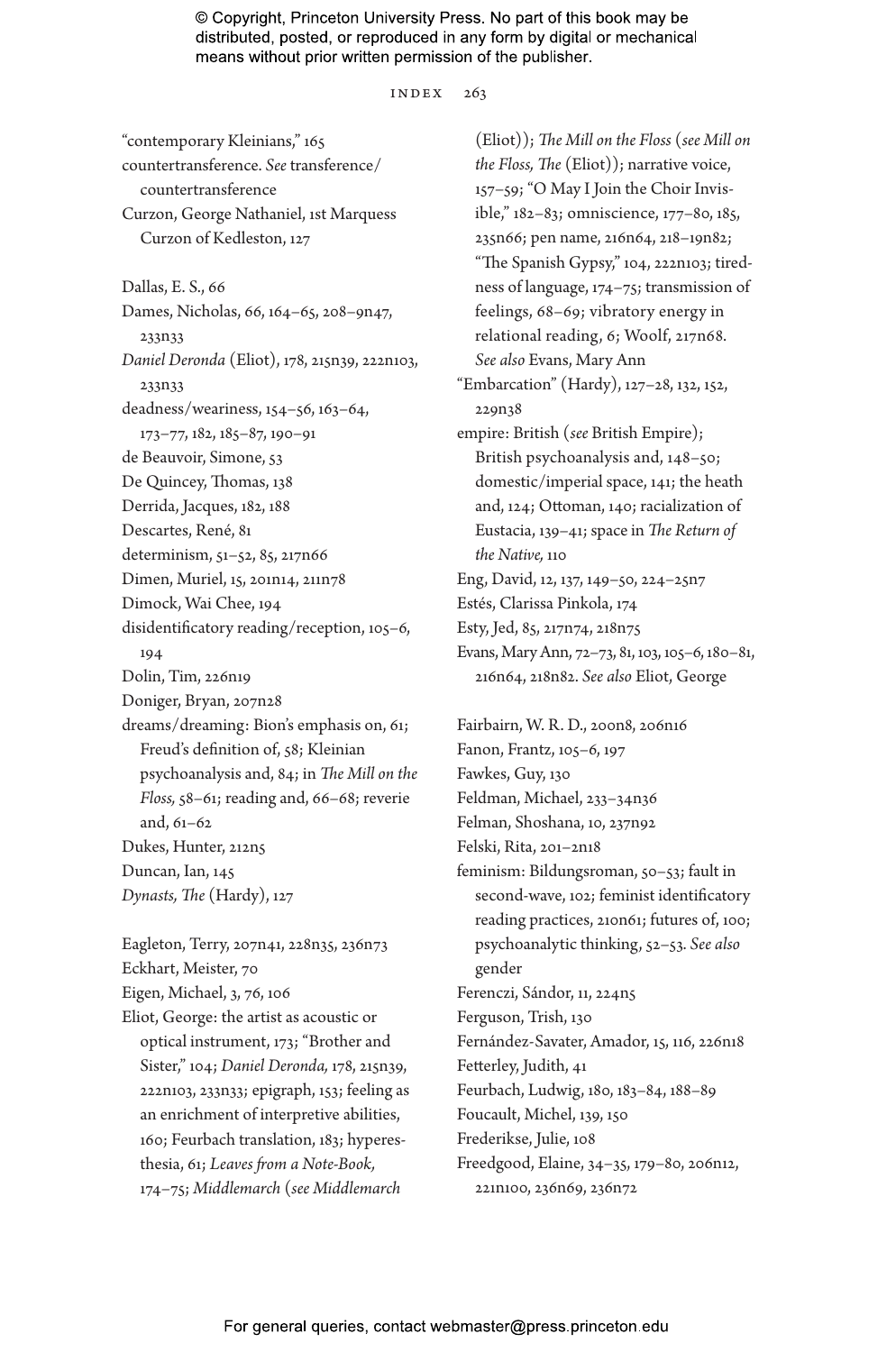264 index

Freud, Anna, 11, 149, 202n26

Freud, Sigmund: antithetical meanings in single words, 223n4; archaeological excavation comparison, 86; Bion, 71, 196, 238n3; Brooks, 55–56; countertransference, 159; death drive, 149; death of, 11; "discovery" of psychoanalysis, 67; dreams, 58–59; grief/grieving in literary theory, 194; Klein, 3; literary figures, 16; London, 11; Oedipus plot/myth, 52, 54; psychoanalytic technique, 159–60; trauma, 20; Winnicott, 24; wishes, 63 Frost, Robert, 172

Gallagher, Catherine, 32–34, 158 Gattrell, Simon, 225n10 gender: feminist criticism, 52 (*see also* feminism); in *The Mill on the Floss,* 87–91; reading and, 45; in *Tess of the D'Urbervilles,* 39–45 gendered subjectivity, 26 genera, 20–21 Genette, Gérard, 34–35 Gettelman, Debra, 62, 68, 214–15n39 Gikandi, Simon, 231n62 Gilbert, Sandra, 51 Gilroy, Paul, 194 Glissant, Edouard, 197 Green, André, 3 Green, Laura, 53, 210n61, 216n64 Gubar, Susan, 51

Hack, Daniel, 53

Hardy, Thomas: *The Dynasts,* 127; "Embarcation," 127–28, 132, 152, 229n38; epigraph, 108; "harmonious interpenetrating mix-ups," 121; *Jude the Obscure,* 26, 223n4, 228–29n35; late-Victorian life, 228–29n35; literary form, 207–8n41; novels, 8–9, 208n46; "reparative" practice, 38; restlessness, 224n4; *The Return of the Native* (*see Return of the Native, The* (Hardy)); solitude, 22; *Tess of the D'Urbervilles* (*see Tess of the* 

*D'Urbervilles* (Hardy)); "The Sleep-Worker," 232n82; "unrest," 223–24n4; Winnicott and, 24 Hegel, Georg Wilhelm Friedrich, 103 Heimann, Paula: "aliveness" and "deadness," 154; biographical material,

14, 160; Bollas on, 160–62; on countertransference, 157, 159–60, 165–66; on the emotional sensitivity of the analyst, 160; Joseph, analysis of, 165; psychoanalysis, new ideas about, 6, 156–57; relationship as basis of the analytic situation, 157; shifting registers of voice and personality, 160–62, 178; as theoretical grounding for the reading of *Middlemarch,* 19 Henry, Nancy, 182 Hensley, Nathan, 103, 217–18n74 Hertz, Neil, 83 Hirsch, Marianne, 51 Holwell, John Zephania, 125–26 Homans, Margaret, 102, 221n98 hooks, bell, 15, 107, 222–23n107 Hopkins, Linda, 203–4n39

Howard, Richard, 163

imperialism. *See* empire Independent group, 12, 115, 165, 209n53–54, 224n5, 237n85 Irigaray, Luce, 52, 100

Jacobus, Mary, 4, 18, 52, 100, 201n13, 212n53, 221n98 Jaffe, Audrey, 179–80, 185, 235n65 James, C.L.R., 197 James, Henry, 164, 233n32 James, William, 22 John of the Cross, Saint, 70 Jones, Ernest, 11, 16, 149, 202nn26–27 Joseph, Betty: "aliveness" and "deadness," 154; analytic technique, 156–57; biographical material, 165–66; case history of "C," 167-69; literary interpretation and, 6–7, 19–20, 166, 177; "psychic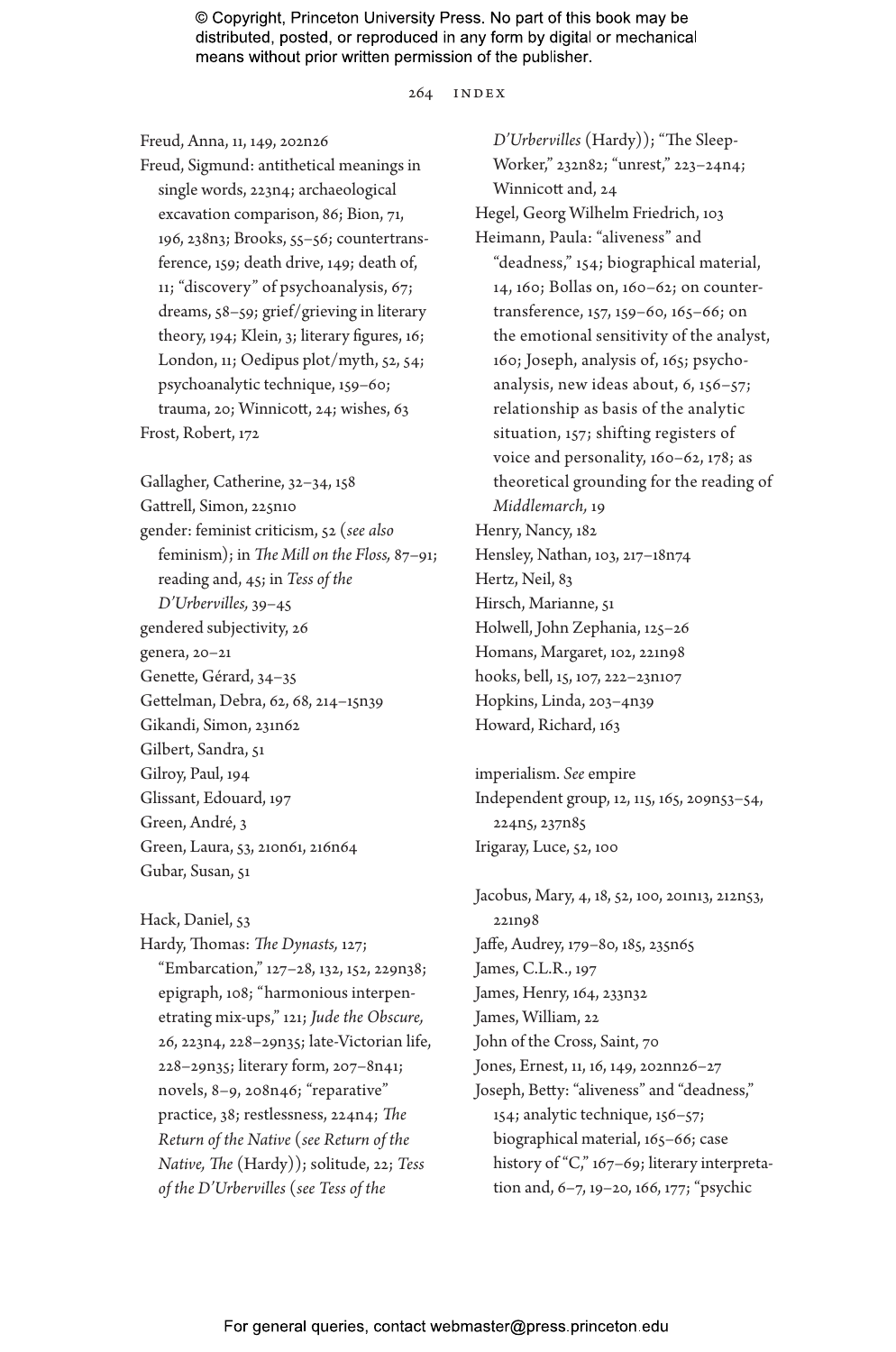index 265

change," 167, 189–90, 234n42; transference as "total situation," 165-67 *Jude the Obscure* (Hardy), 26, 223n4, 228–29n35

Kaplan, Cora, 221n98

Khan, Masud, 3, 14, 148, 203–4n39, 231n68, 235–36n67 King, Pearl, 149, 204n41 Klein, Melanie: absent object turned into bad object, 192; "aliveness" and "deadness," 154; Berlin, 11; Bion, influence on, 5, 56, 64–65; companionship and solitude, 70, 205n1; Eng's reading of, 150; Freud, 3; Heimann, 156; Joseph, 156, 165; London, 11–12; maternal element, 41; paranoid/schizoid and depressive positions, 37; projective identification, 64–65, 215n47; Sedgwick's use of, 150, 209n54; total situations, 166; Winnicott, relationship to and distance from, 38, 151, 205n1 Kleinians, 11–12, 149 Kristeva, Julia, 3 Kurnick, David, 183, 233n30

Lacan, Jacques, 3, 87, 201n13, 237n92 Lacanian psychoanalysis/theory, 16–17, 24, 26, 204n46, 227n21 LaFarge, Lucy, 3, 214n35, 217n71, 219n84 language: "adult," 115, 145–46; Bion's, 60, 85; body, 162; communication going beyond, 4, 115, 146, 177–78; dimensions of, 166; Eliot's narrator's, 158, 162, 164; enactment/statement, 163–65, 167; extralinguistic, 10, 93; of gender binarism, 87, 158–59; global relations, 128; Hardy's, 123, 228n4; as limiting or recuperative force, 153, 175–76; for loss, 193–94; metaphorical, 171, 173, 196 (*see also* metaphor(s)); performative, 69, 96; preverbal, 16–17; race, 139; tiredness of, 173–75 Laplanche, Jean, 3 *Leaves from a Note-Book* (Eliot), 174–75

Leavis, F. R., 213n10, 218n75 Levine, George, 235n66 Levinson, Marjorie, 39, 206n15, 208n41, 209n58, 210n59 Lewes, George Henry, 66, 216n64, 218–19n82 Lewes, Marian Evans, 73, 216n64. *See also* Eliot, George literary character: Bollas on "being a character," 43, 184; character love, 196; character to character idealization, 156; discontinuous characterological orders, 142–43; feeling like a, 17, 34, 178; overflowing/fluid connection to other literary figures, 47–48, 52, 61–62, 66, 69, 72, 83, 85, 193; relation to omniscient narrator, 158, 178–80; theory of, 2–3, 5–6, 17–18, 20, 23, 25–27, 29, 32–38, 158, 208n44 literary criticism/studies: author love, 195; belief in rationality, 193; character love, 196; mourning/melancholia, 194; presence/absence, 195; psychoanalytic, 3–4; therapeutic culture in, 150–51; Victorian fiction/novels (*see* Victorian

London Psycho-Analytic Society, 202n27. *See also* British Psycho-Analytical Society (BPAS) Lorde, Audre, 15, 100, 220n89, 222n107 Luria, Issac, 70

fiction/novels)

Macherey, Pierre, 210n61 Magnus, Albertus, 133 Main, Alexander, 157–58 Maxwell, Catherine, 233n29 McClintock, Anne, 13–14, 141, 147 Meadowsong, Zena, 207n41 metalepsis, 34–35 metaphor(s): biological/evolutionary, 87; Casaubon entangled in a concrete, 169–71; Clym as insect, 134; of the color white, 148 (*see also* race/racism); the container as, 82–85; Maggie's appearance as, 102; of the narrative voice in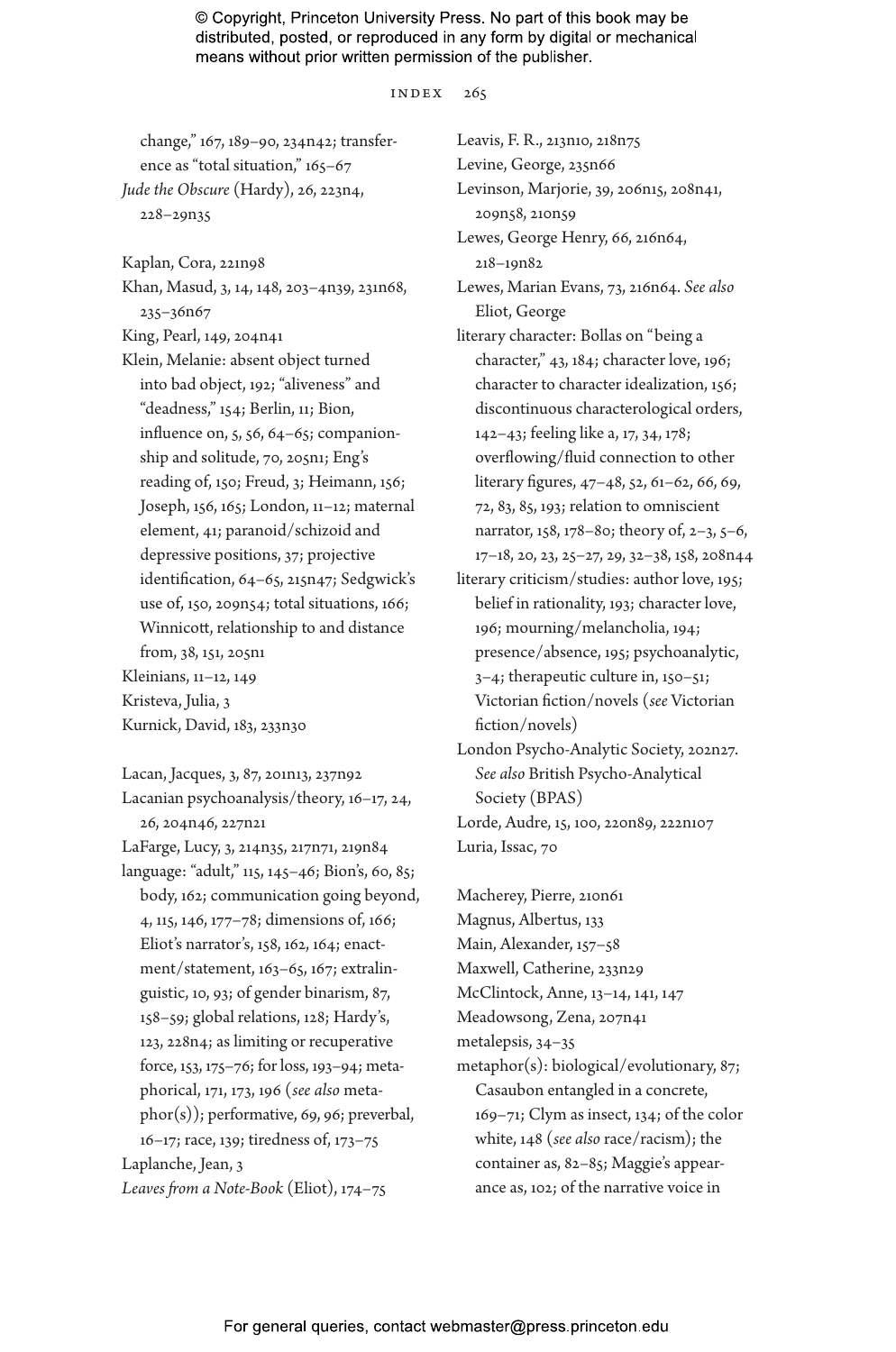266 index

metaphor(s) (continued)

*Middlemarch,* 156–59, 171; Ogden, in psychoanalysis for, 171–73; paternal/ maternal of psychoanalysis, 43–44; spatial of British psychoanalysis, 110; think, as a way not to, 169; vibrations as mixed, 94; Winnicott on the connection of the literal to, 38

- methodology, relational reading as, 5–11 *Middlemarch* (Eliot): ardor/aliveness and weariness/deadness, 153–57, 163–64, 173–76, 182, 185–87, 191; as exhausting read, 164–65; idealization, 187–90; language as enactment, 163–65, 167; maturity of, 164, 218n75; metaphors, 156–57, 169–72; mobility/movement, 179–82, 196; narrator/narrative voice, 81, 156–59, 162–63, 177–80, 182, 190, 235n65; omniscience, 177–80, 185, 190, 235n65; recuperation/redemption, 174–77; as romance, 185–87; secularism and faith, 182–85; themes of, 19–20; voice on the page, 160
- Miller, D. A., 183
- Miller, J. Hillis, 69, 232n4
- Miller, Nancy K., 50, 98, 219n86
- *Mill on the Floss, The* (Eliot): Bildungsroman, 50–53, 62, 85, 100; catastrophic development, 85, 87; character love, 196; container metaphor, 83–85; dreaming/reverie, 58–68; the ending, 50–51, 57–58, 62–64, 83, 215n44, 217n74, 218n75; futures embedded in, 53, 100–102; gender conscription/conformity, 87–91; gypsies, 103–5, 107, 221n96, 221n103; Maggie, 95–97, 100–104, 104–7; maturity of, 164, 218n75; maxims, 85, 97–98; moral dilemmas/openness, 96–98; music/romance, 92–95; mysticism of the quiet hand, 70–83; narrator/ narrative voice, 61–62, 71–73, 75–81, 90; "O," 91–99; quietism, 80–83; relationality, 69–80, 99; reparative reading, 101; reversible perspective, 57–58; themes

explored, 18; vibrations, 1, 6, 94; whiteness, 103, 106; wishfulness, 68, 81–82; wishing and longing, 46–47, 50–51, 58 Moi, Toril, 53 Muñoz, José Esteban, 15, 102, 105–6, 158, 194

- narrator/narrative voice: in *Middlemarch,* 81, 156–59, 162–63, 177–80, 182, 190; in *The Mill on the Floss,* 61–62, 71–73, 75–81, 90 Nebbiosi, Giani, 214n28
- Nord, Deborah, 103–4, 106, 221–22n103, 221n102
- novel, the: capacity of, object relations theory and, 10–11; formal elements of, 17; gender of the narrator in, 41–42
- novel reading: atmospheres and, 109; Eliot on, 174; experience *versus* memory of, 112–13, 235n67; Hardy and, 8–9, 35–37; loneliness and, 24; relationality in, 1–2, 193; for relation rather than plot, 55–56; unintegration experienced in, 38–39. *See also* reading; Victorian fiction/novels/ studies

novel studies. *See* literary criticism/studies

object relations psychoanalysis/thought: atmospheres, 112; Balint, 114–16; "basic fault," 13, 111, 145–49, 193; Bollas, 160–62; British psychoanalysis-Victorian studies links, 15–17; "capacity," 10–11; colonial object relations and, 148–51 (*see also* colonial object relations); guiding insights, 2–3; literariness, 114; literary criticism and, 151–52; literature on, 3–4; permanent coexistence of presence and absence, 192–94; political sphere and, 12–13 (*see also* colonial object relations); readers, 16; relational reading, 5–7 (*see also* relational reading). *See also* British psychoanalysis/ psychoanalysts; psychoanalysis Oedipus plot/myth, 52, 54–55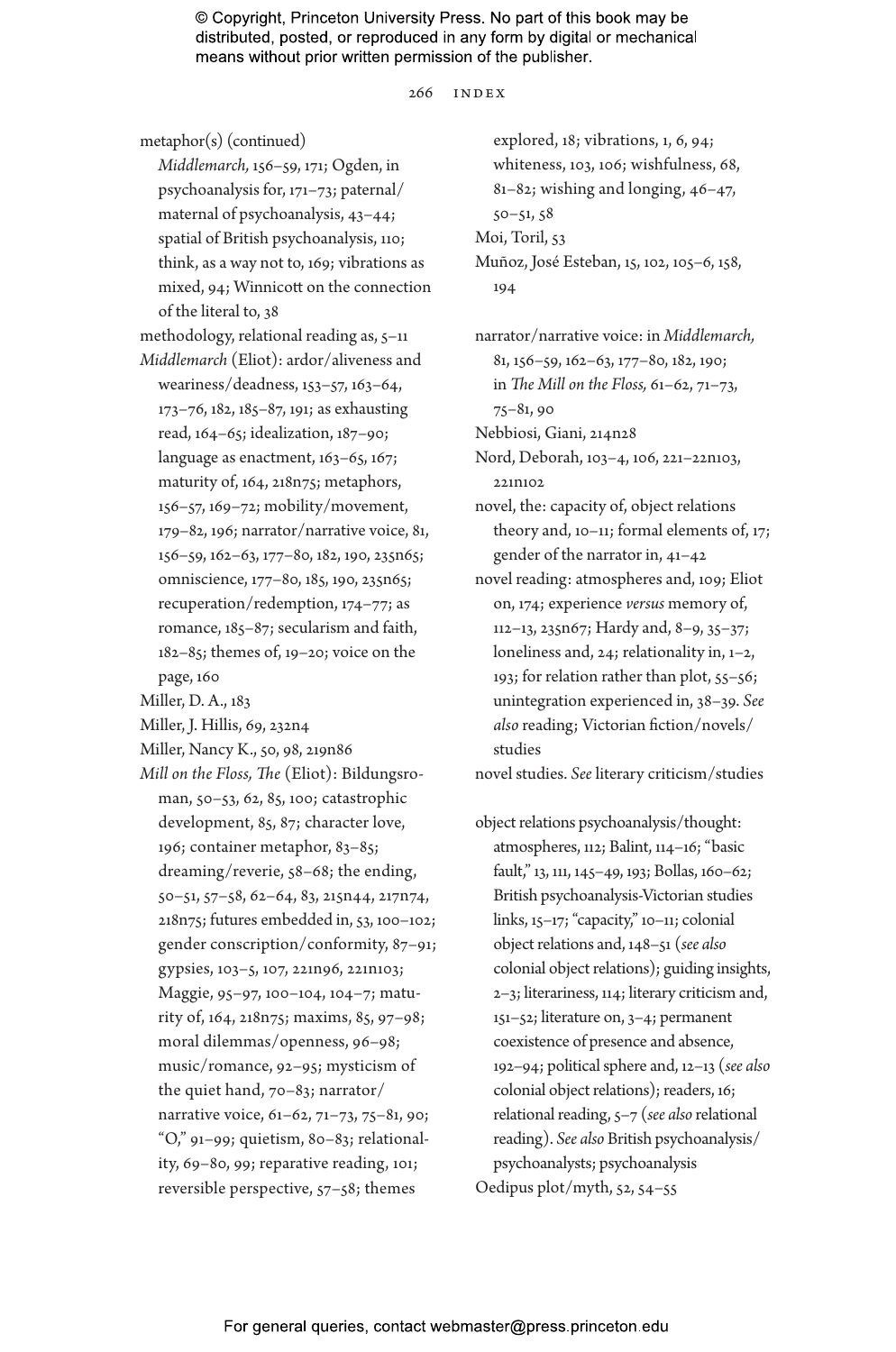#### index 267

Ogden, Thomas: "aliveness"/"deadness," 154–55; Bion, 48, 60–61, 67; metaphor, 171–73; *Middlemarch,* 157; projective identification, 101; as a writer, 5 "O May I Join the Choir Invisible" (Eliot), 182–83 omniscience: in Eliot, 177–80, 185, 235n66; as a literary critical term, 235n65; as a substitute for learning from experience, 98 O'Shaughnessy, Edna, 3, 192, 194, 212n7, 215n49, 238n4 Ottoman Empire, 140 paranoia, 26–27, 37 Petrini, Romolo, 214n28 Phillips, Adam: "bad-enough imperialism,"

150; on Bion's frustration/learning from experience, 63, 98–99; British Independents' "negative theology of the self," 237n85; dream-work, 59; on Eigen, 106; "failure of imagination," 63–64, 91; solitude, 24, 37; Winnicott, 203n39; as a writer, 5

Pinch, Adela, 195–96, 212n5, 225–26n13 plot: feminist bildungsroman, 50–53; futurity, 104–7; normative socialization, 91, 163–64; pauses in, 19, 31, 121–22; reading for relation rather than, 54–58; rethinking form and theory of, 18, 55–56, 102, 113

Poe, Edgar Alan, 67

Poovey, Mary, 221n98

presence, 18, 20, 22–24, 27–29, 36–37, 40–41, 138, 185, 192–96. *See also* absence

Price, Leah, 157–58

projective identification: Bion, 47, 60–61, 64–66, 68; British psychoanalysis, 4, 6; Joseph, 166–67; Klein, 64–65, 215n47; multiple purposes and effects, 101

Proust, Marcel, 124, 226n21

psychoanalytic practice/situation: absence, new conception of, 193–95; aloneness, 28; British (*see* British psychoanalysis/

psychoanalysts); fault lines in, 13; ideology of determinism, 52; intangibles, 114; literary studies and, 3–4; object relations theory (*see* object relations psychoanalysis); Oedipus myth, 55; presence and absence, permanent coexistence of, 195; reconceptualizing curative mechanism, 6, 40–41 (*see also* Joseph, Betty, "psychic change")

race/racism: empire and, 125–27; Maggie's skin, 102–3; the "racial century," 137; the racial hand, 132–34; racially figured characters, 110–11, 117–18, 132–44; sexuality and, 139–42; whiteness/white mythologies, 103, 106, 110, 118, 133, 139, 142–45, 147–48

- reading/reader: British psychoanalysis, as illuminated by, 16; as co-creation, 8–9; feelings of, 17, 20; Hardy on, 8–9; "instruments of research," 162; as never performed alone, 1; novels (*see* novel reading); object relations, 163; Oedipus myth, 54–55; paranoid/reparative, 37–38, 57–58; relational (*see* relational reading); for relation rather than plot, 55–56; reverie, as shared, 66–68; reversible perspective, 57–58
- relationality: in anticolonial writing, 197; belief in, 1, 5, 192–93; challenge of, 91, 99 (*see also* relational reading); in the field of Victorian studies, 197; in *The Mill on the Floss,* 69–80, 88, 99; in novel reading, 1–2; temporality, 194; Victorian novels and psychoanalysis, 20

relational reading: concept of, 5–7; Dimock's "resonance" and, 194; Eliot and Bion, 50, 58 (*see also* Bion, Wilfred R.; *Mill on the Floss, The* (Eliot)); Eliot and Heimann/Joseph/Ogden, 156–57, 162–63 (*see also* Heimann, Paula; Joseph, Betty; *Middlemarch* (Eliot); Ogden, Thomas); example of, 7–11; feelings of reading and, 20; geopolitical implications, 13, 197;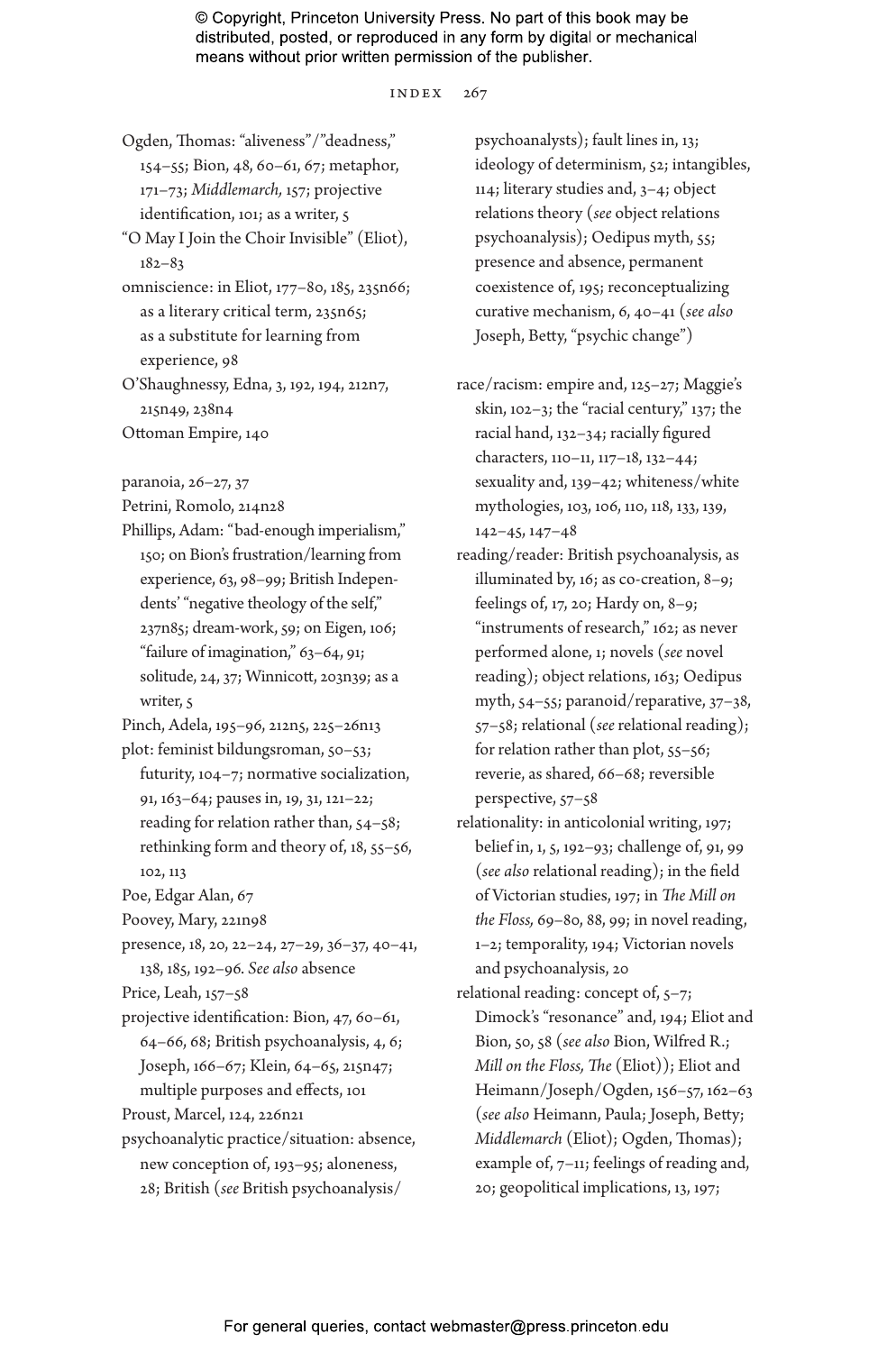268 index

relational reading (continued)

Hardy and Balint, 109–10 (*see also* Balint, Michael; *Return of the Native, The* (Hardy)); Hardy and Winnicott, 23–24 (*see also Tess of the D'Urbervilles* (Hardy); Winnicott, Donald W.); links with other academic fields, 15–17; *Novel Relations,* 17–20; presence/absence, object relations and, 196 relationship(s),  $192-93$ Rembrandt Harmenszoon van Rijn, 133 *Return of the Native, The* (Hardy): air, 116–19, 124–25; atmospheres, 109, 111–13, 116–19, 121–24, 136; "basic fault," 147; Black Hole of Calcutta, 125–27; bonfirenight scene, 129–32; class represented by color, 135–37; colonial object relations, 110, 116; empire/geopolitics, 124–28, 131–32, 137, 196; end of, 144–45, 147–48; Eustacia, 138–42; harmonious mix-up, 118–19; hyperlocal and global, 109, 111, 116, 123–24, 128–31; images, 113; landscapes, 119; plot, pauses in, 122; racially figured characters, 110–11, 117–18, 132–44; restlessness, 123–24; setting and backstory, 111; themes explored, 18–19; transitional objects, 9–10; white mythologies/whiteness, 110, 118, 133, 139, 142–45, 147–48 reverie: Bion, 61, 64–66; dreams, 61–62; *The Mill on the Floss,* 47, 59, 61–66; reading, 66–68; *Tess of the D'Urbervilles,* 30, 36, 38 reversible perspective, 57, 76 Rickman, John, 202n27

Riviere, Joan, 3, 19, 154, 156, 204n41 Rodman, F. Robert, 203n39 Rosenberg, Jordy, 15, 151 Rosenfeld, Herbert, 101, 165 Ruskin, John, 25 Ruysbroeck, Blessed John, 70

Sacks, Oliver, 237n88 Schwab, Gabriele, 211n76 Scott, Sir Walter, 102

Sedgwick, Eve Kosofsky: Anderson on, 150–51; on Klein, 150, 209n54; phrases deployed, 226–27n21; psychoanalytic reading, 18; reparative impulse, 149, 152; reparative/paranoid reading, 37–38, 57, 101, 209n49 Segal, Hanna, 57, 165 sexuality, 138–42 Shapira, Michal, 11, 231n70 Shelley Percy Bysshe, 195 Shires, Linda, 207n41 Showalter, Elaine, 51 Shuttleworth, Sally, 214n29 Silverman, Kaja, 26–27, 210–11n65 Siraj-ud-daulah, Nawab, 125–26 Sklar, Jonathan, 224n5 "Sleep-Worker, The" (Hardy), 232n82 Smith, Vanessa, 216n66 solitude: aloneness, paradoxical nature of, 22–24, 39–41 (*see also Tess of the D'Urbervilles* (Hardy)); persecution and expansive release, 32; prescriptive and descriptive, 36–37; reading and, 36–37; of Tess, 24–27; Winnicott, 28–29 "Spanish Gypsy, The" (Eliot), 104, 222n103 Stein, Ruth, 216n51 Steiner, Riccardo, 149, 202n26 Stevenson, Lisa, 15 Stoler, Ann Laura, 139–41 Strachey, James, 16 Strachey, Lytton, 16

*Tess of the D'Urbervilles* (Hardy): atmosphere, 117; bipolarity and discontinuity, 37–38, 109; gender and maternity, 39–45, 196; literary character, making and unmaking of, 23, 25–27, 29, 32–38; metalepsis and unintegration, 34–39, 44; populated solitude, 22–24, 36–37; solitariness of Tess, 3, 24–27, 39–40; Tess, 22, 24–27, 29–34, 32–34, 224n4; themes explored, 17–18; Winnicottian theory and, 23–24 textuality, dimensions of, 10, 151